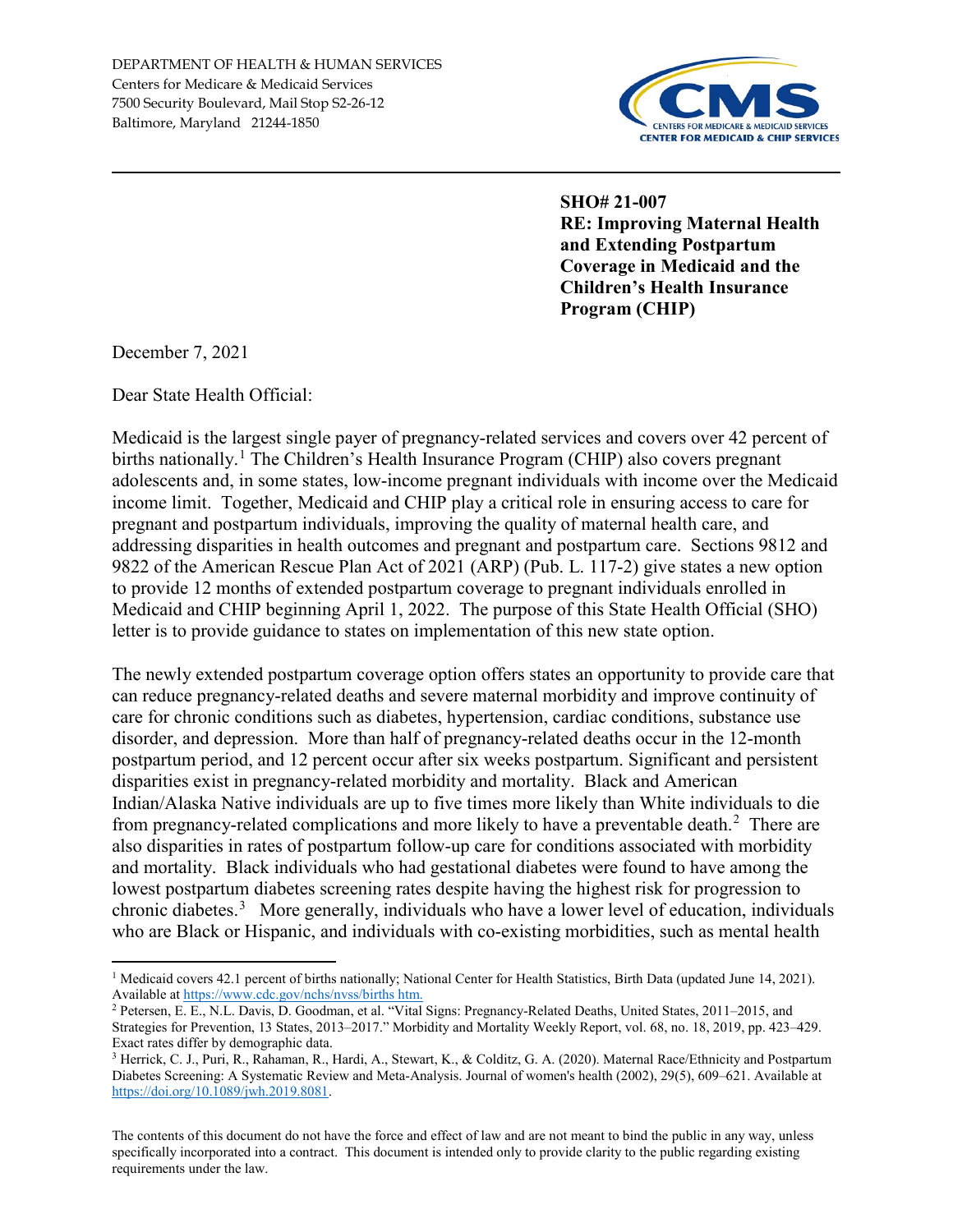conditions, have lower rates of postpartum care.<sup>4</sup> Extended postpartum coverage presents an opportunity for states to improve postpartum care and address these disparities. States that have expanded Medicaid eligibility to provide coverage beyond 60 days postpartum report an increase in postpartum care visits, continuity in coverage, and enhanced engagement of individuals in health care. $5$ 

# **Background**

Many pregnant individuals qualify for Medicaid on the basis of their pregnancy through the eligibility group for pregnant individuals described at 42 C.F.R. § 435.116. Pregnant individuals may also be eligible on another basis, for example, as a parent or caretaker relative or on the basis of disability status. States also have the option to extend coverage to lawfully residing pregnant individuals and children, if they otherwise meet eligibility requirements under the state's program (commonly referred to as "the CHIPRA 214 option"). Under current law, pregnant Medicaid beneficiaries are eligible under the state plan for at least pregnancy-related services through the end of the month in which the 60-day period, beginning on the last day of pregnancy, ends (referred to as the "60-day postpartum period").<sup>6</sup> This continuous eligibility applies through the end of the 60-day postpartum period regardless of the eligibility group in which the beneficiary is enrolled, and is not affected by changes in income that would otherwise result in a loss of eligibility.<sup>7</sup>

Pregnant individuals also may be eligible for coverage in CHIP. Pregnant adolescents eligible as a "targeted low-income child" in CHIP can receive prenatal and postpartum care along with other child health assistance. States also have the option to extend CHIP eligibility to "targeted low-income pregnant women" through the end of the 60-day postpartum period, similar to Medicaid<sup>8</sup>, and to elect the CHIPRA 214 option for this population under section 2107(e)(1)(O) of the Act. In addition, states have the option to extend child health assistance to "unborn children" who meet other applicable eligibility criteria for coverage under the CHIP state plan, thereby providing coverage to pregnant individuals who themselves are not eligible for Medicaid or CHIP. Unlike postpartum coverage for targeted low-income pregnant individuals, postpartum coverage for pregnant individuals who received services during pregnancy on behalf of their unborn child is limited.

# **State Plan Option to Provide 12 Months Postpartum Coverage**

The ARP provides Medicaid and CHIP agencies a new state plan option to provide 12 months of continuous postpartum coverage, regardless of any changes in circumstances, in Medicaid and CHIP (hereafter referred to as the "extended postpartum coverage option" or "extended postpartum coverage"). Section 9812 of the ARP adds a new section 1902(e)(16) of the Social

l <sup>4</sup> Jones, E.J., T.L. Hernandez, J.K. Edmonds, and E.P. Ferranti. "Continued Disparities in Postpartum Follow-Up and Screening Among Women with Gestational Diabetes and Hypertensive Disorders of Pregnancy: A Systematic Review." Journal of Perinatal Neonatal Nursing, vol. 33, no. 2, 2019, pp.136–148.

<sup>5</sup> Gordon, S.H., B.D. Sommers, I. Wilson, O. Galarraga, and A.N. Trivedi. "The Impact of Medicaid Expansion on Continuous Enrollment: A Two-State Analysis." Journal of General Internal Medicine, vol. 34, no. 9, 2019, pp. 1919–1924.

 $6$  Section 1902(e)(5) of the Social Security Act; 42 C.F.R. § 435.170 <sup>7</sup> Section 1902(e)(6) of the Social Security Act; 42 C.F.R. § 435.170; CMCS Informational Bulletin, "Medicaid and Children's

Health Insurance Program (CHIP) Renewal Requirements," (December 2020). Available at https://www medicaid.gov/federalpolicy-guidance/downloads/cib120420.pdf<br><sup>8</sup> Section 2112(d)(2)(A) of the Social Security Act

The contents of this document do not have the force and effect of law and are not meant to bind the public in any way, unless specifically incorporated into a contract. This document is intended only to provide clarity to the public regarding existing requirements under the law.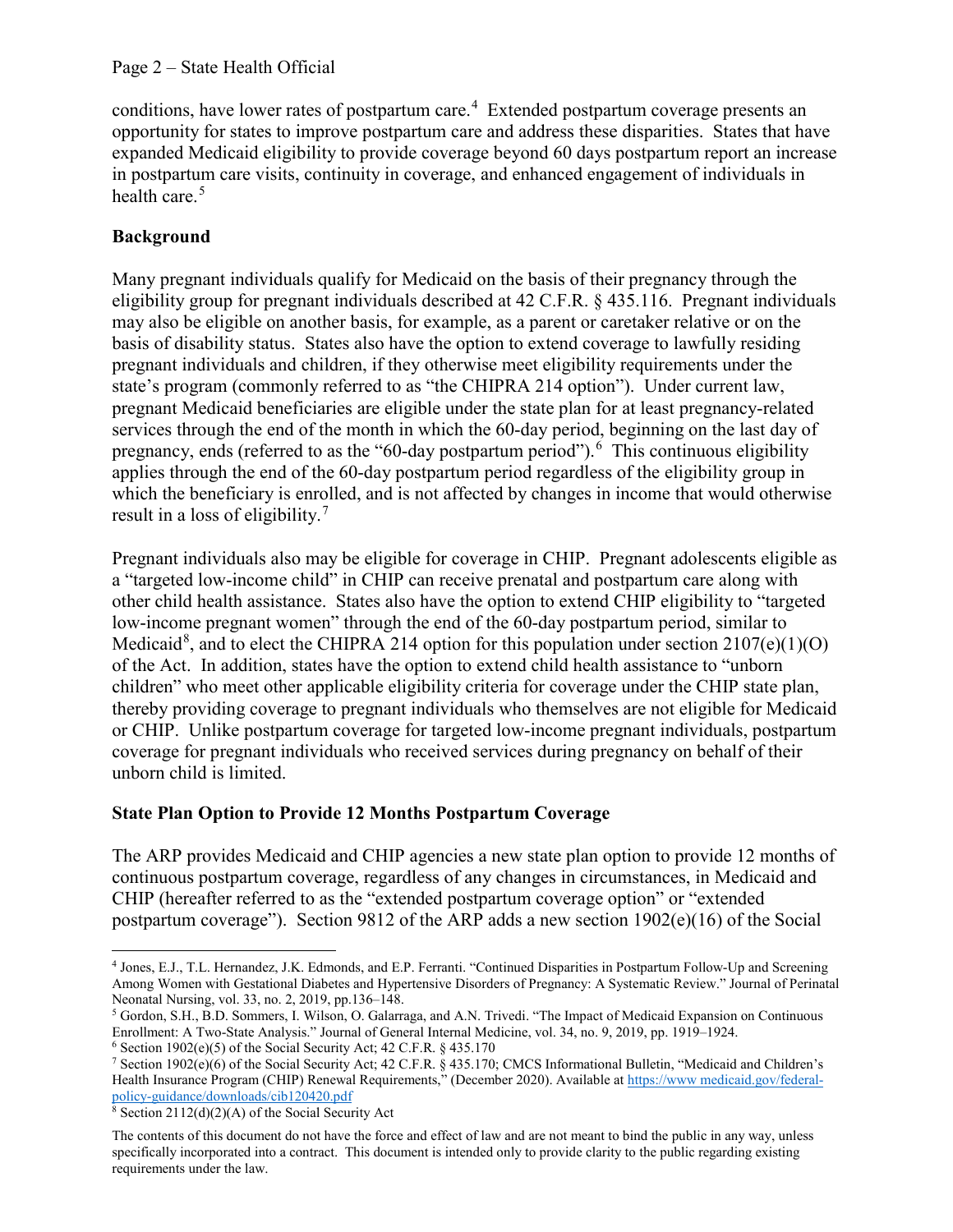#### Page 3 – State Health Official

Security Act (the Act) to provide this authority in Medicaid, which is extended to CHIP through a new subparagraph (J) at section 2107(e)(1) of the Act, added by section 9822 of the ARP. When the state elects this option in Medicaid, it must also make the same election in a separate CHIP, as established under subparagraph (C) of section 1902(e)(16), as referenced in section  $2107(e)(1)(J)$  of the Act. The option is currently limited to a 5-year period beginning on April 1, 2022.

The 12-month postpartum period begins on the last day of a beneficiary's pregnancy and extends through the end of the month in which the 12-month period ends. Similar to the current 60-day postpartum period, under the extended postpartum coverage option, individuals are entitled to the extended postpartum coverage regardless of the reason the pregnancy ends. States that do not elect the extended postpartum coverage option must continue to provide coverage for pregnant individuals in Medicaid through the 60-day postpartum period as currently required.

States that elect to provide the extended postpartum coverage option are encouraged to educate beneficiaries about the availability of continuous extended postpartum coverage, including posting information on the state agency website and collaborating with providers and stakeholders in their state to provide outreach and education about the new option. States may use Medicaid and CHIP administrative matching funds for beneficiary and provider education and outreach. In addition, states are encouraged to update their notices to ensure pregnant individuals and beneficiaries are aware they are eligible for continuous extended postpartum coverage. States are reminded that program information on Medicaid and CHIP must be provided in plain language and in a manner that is accessible to individuals who have limited English proficiency or are living with disabilities, as required at 42 C.F.R. §§ 435.905(b) and 457.110(a).

## *Eligibility for Extended Postpartum Coverage*

In states that elect the 12-month extended postpartum coverage option, beneficiaries who are eligible for and enrolled in Medicaid or CHIP while pregnant, including lawfully residing children and pregnant individuals covered under the state option provided for at sections  $1903(v)(4)(A)(i)$  and  $2107(e)(1)(O)$  of the Act (commonly known as the "CHIPRA 214" option), are eligible for continuous coverage for the duration of the extended postpartum period. Sections 1902(e)(16) and 2107(e)(1)(J) of the Act authorize 12 months of continuous extended postpartum coverage to individuals who "while pregnant" are eligible for and have received coverage under the Medicaid or CHIP state plan or a demonstration project. As a result, states cannot cover under the extended postpartum coverage option individuals who were not enrolled in Medicaid or CHIP in the state at some point during pregnancy. Note that, for Medicaid, the 12 months of extended postpartum coverage under this option applies to individuals who were pregnant and received Medicaid-covered services while pregnant during a period of retroactive eligibility granted under section 1902(a)(34) of the Act and 42 C.F.R. § 435.915(a).

The extended postpartum coverage option under the state plan is available to Medicaid beneficiaries enrolled in the group for pregnant individuals at 42 C.F.R. § 435.116 as well as pregnant individuals enrolled in any other categorically or medically needy eligibility group. States must ensure they are able to provide continuous extended postpartum coverage for

The contents of this document do not have the force and effect of law and are not meant to bind the public in any way, unless specifically incorporated into a contract. This document is intended only to provide clarity to the public regarding existing requirements under the law.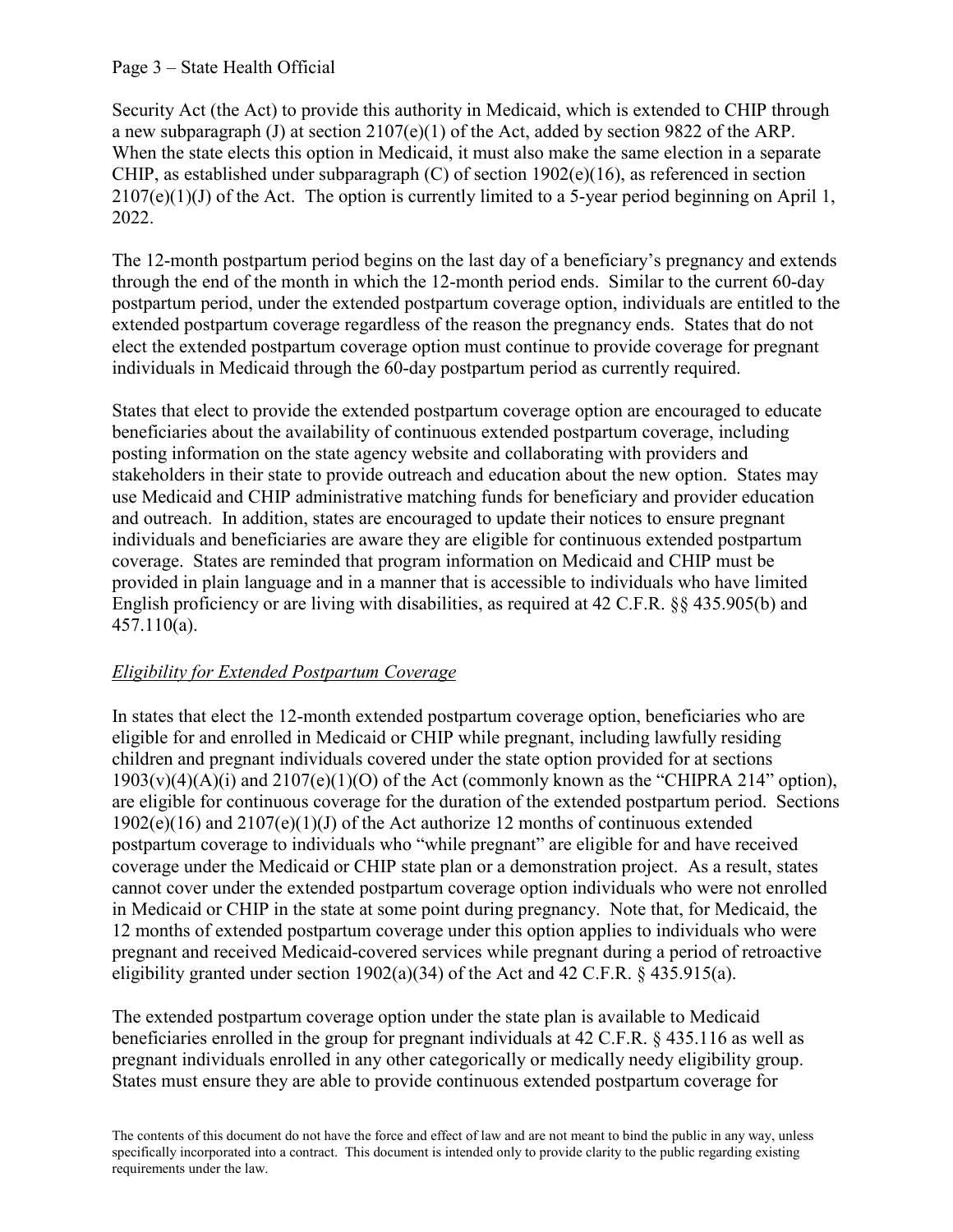## Page 4 – State Health Official

l

individuals enrolled in Medicaid on a basis that is not related to pregnancy status but who report a pregnancy or whom the state identifies as pregnant (e.g., based on claims data).

In states that cover children and/or pregnant individuals in a separate CHIP, if the state elects the extended postpartum coverage option in Medicaid, pregnant adolescents eligible as "targeted low-income children" and individuals eligible as "targeted low-income pregnant women" who are enrolled in the separate CHIP must also receive the extended postpartum coverage.

Section 9822 of the ARP did not change postpartum care for all pregnant individuals enrolled in CHIP, maintaining existing limitations.<sup>9</sup> The 12-month extended postpartum coverage under section  $2107(e)(1)(J)$  of the Act is only available to "targeted low-income children" who are pregnant or "targeted low-income pregnant women." Pregnant individuals receiving CHIP services who do not meet the definition of either targeted population may not receive extended postpartum coverage under the ARP option. States should reach out to their CHIP Project Officer with any questions or technical assistance needs regarding coverage for such individuals.

States must submit a Medicaid and CHIP state plan amendment (SPA) to adopt the extended postpartum coverage option. In states that do so, the following populations must be provided continuous enrollment through the end of the 12-month postpartum period:

- Current beneficiaries who are pregnant as of the effective date of the SPA or who enroll based on pregnancy or become pregnant after the SPA is effective;
- Current beneficiaries who were enrolled in Medicaid or CHIP while pregnant and who are no longer pregnant when the SPA becomes effective, but who are still within a 12 month postpartum period; and
- Individuals who apply for Medicaid after their pregnancy ends, but who received Medicaid-covered services in the state while pregnant on or after the effective date of the SPA, if such services were received during a period of retroactive eligibility granted under section 1902(a)(34) of the Act and 42 C.F.R.  $\S$  435.915(a), provided that they would have been eligible when they received such services if they had applied.

When a state first implements the extended postpartum coverage option, there may be some individuals who were enrolled in Medicaid or CHIP while pregnant and are still less than 12 months postpartum, but whose coverage was terminated prior to the effective date of the extended postpartum coverage option in the state. While not required, states may choose to:

1) Identify these individuals and reinstate their coverage, provided they continue to be state residents. These individuals would be eligible for coverage with continuous eligibility in the group from which they were disenrolled for the remainder of their 12-month postpartum period; or

<sup>9</sup> For individuals receiving pregnancy-related care who may not otherwise be eligible for Medicaid or CHIP, states may only provide postpartum care if (1) the post-birthing individual would otherwise satisfy all eligibility requirements for CHIP except age, as described at section  $2112(f)(2)$  of the Act; (2) the postpartum coverage is included as part of a bundled payment for prenatal care and labor and delivery benefits (CMS SHO #02-004; available at https://healthlaw.org/wpcontent/uploads/2018/09/cms release on prenatal care for fetuses.pdf); or (3) the state has implemented a health services initiative (HSI) to provide postpartum coverage.

The contents of this document do not have the force and effect of law and are not meant to bind the public in any way, unless specifically incorporated into a contract. This document is intended only to provide clarity to the public regarding existing requirements under the law.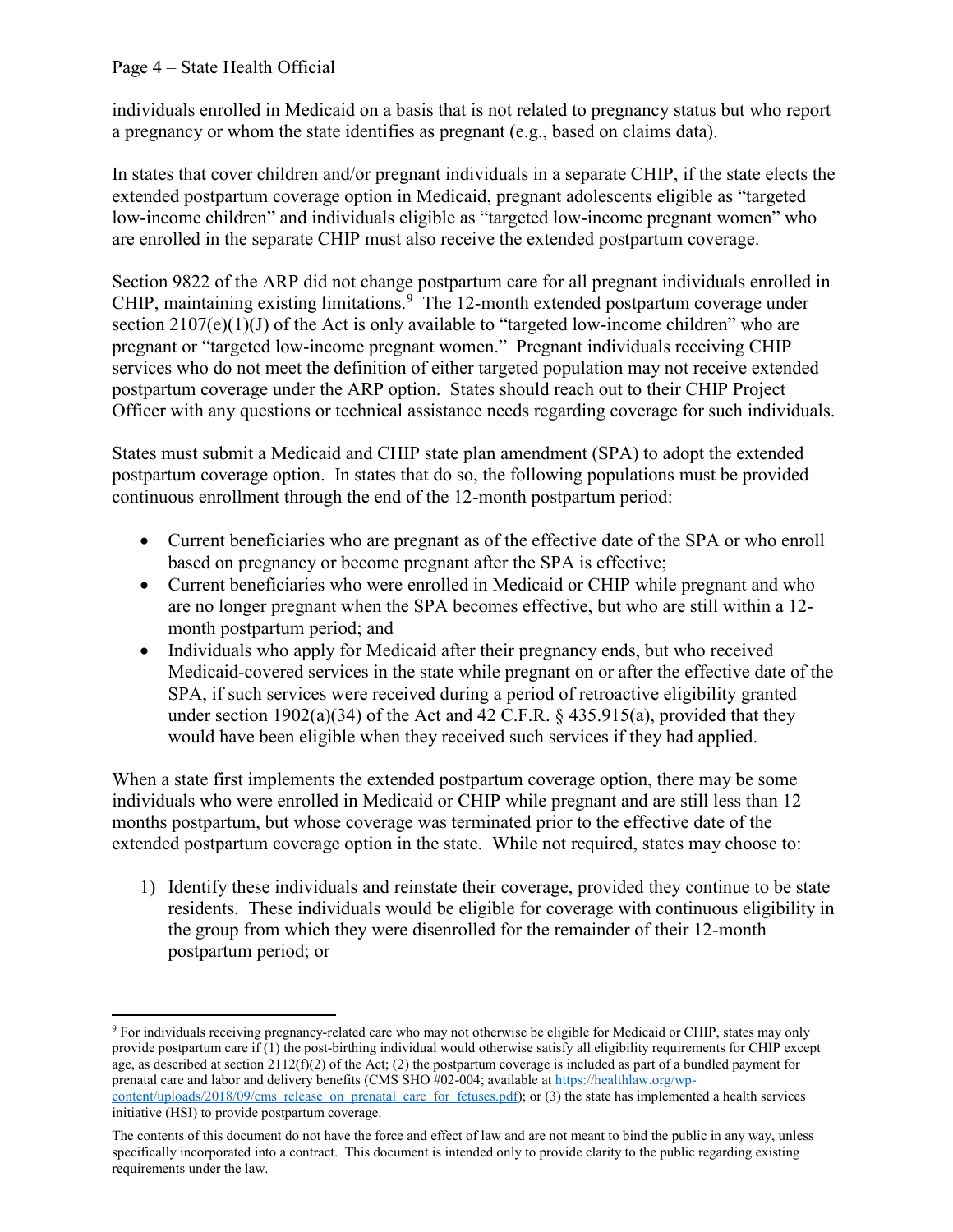## Page 5 – State Health Official

2) Approve coverage for any such individuals who submit a new application within their 12 month postpartum period and provide them with continuous eligibility for the remainder of their 12-month postpartum period.

In Medicaid, under both options, retroactive eligibility would be available, consistent with 42 C.F.R. § 435.915(a), to provide coverage for the three months prior to the date of reinstatement or reapplication if the beneficiary had received Medicaid services, at any time during that threemonth period, and would have been eligible for Medicaid at the time they received the services if they had applied. In CHIP, states may develop a reasonable methodology in their state plan to determine the effective date of eligibility and avoid gaps in coverage for this population, consistent with 42 C.F.R.  $\S$  457.340(g), including providing retroactive eligibility.

# *Continuous Eligibility During Pregnancy and the Extended Postpartum Period*

Pregnant individuals who are eligible for extended postpartum coverage in Medicaid and CHIP are entitled to continuous eligibility through the last day of the month in which the 12-month postpartum period ends.<sup>10</sup> Unlike the continuous eligibility provided under section 1902(e)(6) of the Act, which ensures pregnant Medicaid beneficiaries continue to be eligible through the end of the 60-day postpartum period despite changes in *income*, the continuous coverage afforded under section 1902(e)(16) of the Act ensures such coverage despite *any* changes in circumstances, similar to the continuous coverage provided to children, at state option, under section 1902(e)(12) of the Act. Individuals receiving extended postpartum coverage remain eligible regardless of changes in circumstances that may affect eligibility such as a change in income, household composition, or categorical eligibility (e.g., reaching an age milestone or loss of Supplemental Security Income (SSI) for individuals eligible for Medicaid based on receipt of SSI). For example, eligibility continues through the duration of the extended postpartum coverage period for pregnant adolescents in CHIP turning 19 and pregnant individuals enrolled in the Medicaid mandatory group for children under age 19 described at 42 C.F.R. § 435.118 at the time that they would ordinarily age out of eligibility under that group.

We have determined that, despite the broad coverage protection afforded under the statutory language, states are expected to apply the same narrow exceptions applied to continuous eligibility for children under 42 C.F.R. § 435.926(d)(2) through (d)(5) to the continuous 12month postpartum coverage provided under section 1902(e)(16) of the Act. Thus, states providing extended postpartum coverage must ensure that pregnant and postpartum individuals eligible under the extended postpartum coverage option, who would otherwise lose eligibility due to a change in circumstances, remain enrolled in Medicaid or CHIP until the end of the 12 month postpartum period, unless:

- the individual requests voluntary termination;
- the individual ceases to be a state resident;
- the agency determines that eligibility was determined incorrectly at the most recent determination or redetermination of eligibility because of agency error or fraud, abuse, or perjury attributed to the individual; or
- the individual dies.

 $\overline{\phantom{a}}$ <sup>10</sup> American Rescue Plan Act of 2021, Pub. L. 117-2, §§ 9812 and 9822

The contents of this document do not have the force and effect of law and are not meant to bind the public in any way, unless specifically incorporated into a contract. This document is intended only to provide clarity to the public regarding existing requirements under the law.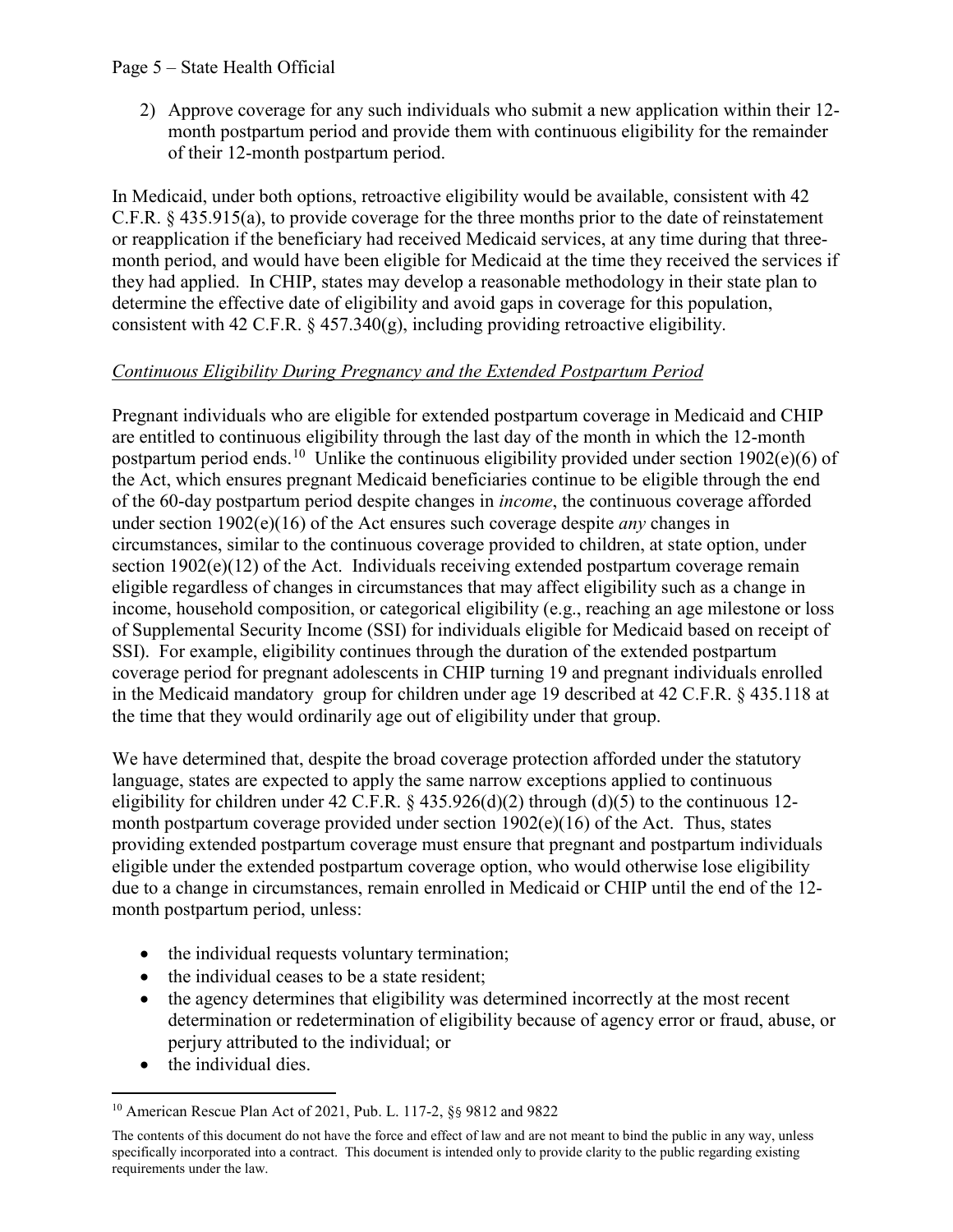#### Page 6 – State Health Official

CHIP regulations at 42 C.F.R  $\S$  457.342 allow for two exceptions to continuous eligibility in addition to those in 42 C.F.R. § 435.926(d): (1) non-payment of premiums, and (2) becoming eligible for Medicaid. However, section  $2107(e)(1)(J)$  of the Act, which applies  $1902(e)(5)$  and (16) of the Act to CHIP, explicitly requires that individuals who were eligible while pregnant remain eligible under the state plan through the end of the  $12<sup>th</sup>$  month after the end of the pregnancy regardless of any changes. Therefore, the additional exceptions to continuous eligibility at 42 C.F.R § 457.342 do not apply during the pregnancy and extended postpartum period under the option provided under section  $2107(e)(1)(J)$  of the Act.<sup>11</sup>

# *Renewals for Individuals Eligible for Extended Postpartum Coverage*

For individuals first enrolled at the end of their pregnancy, the regular renewal required under 42 C.F.R. § 435.916 may coincide with the end of the extended 12-month postpartum period. For most, however, the 12-month postpartum period will end after their regularly-scheduled renewal date. The availability of continuous coverage for 12 months post-pregnancy under the extended postpartum coverage option renders any regular renewal scheduled before the end of the 12 month postpartum period unnecessary. Rather, the Medicaid and CHIP agency must conduct the renewal at the end of the individual's extended 12-month postpartum period in accordance with renewal regulations at 42 C.F.R.  $\S$  435.916 and 457.343.<sup>12</sup> Because agencies do not need to complete renewals or redeterminations based on changes in circumstances until the end of the extended postpartum period, beneficiaries remain enrolled in the eligibility group in which the beneficiary was enrolled during pregnancy through the end of the 12-month postpartum period.

We recognize that, absent a state's election to provide 12 months of continuous postpartum coverage, some individuals enrolled in the group for pregnant individuals would be redetermined as eligible for the adult group at the end of the 60-day postpartum period and meet the definition of "newly eligible" in 42 C.F.R. § 433.204(a)(1) for purposes of claiming the increased federal medical assistance percentage (FMAP) described in section 1905(y) of the Act. The availability of increased FMAP for such individuals is discussed below.

# *Benefits*

 $\overline{\phantom{a}}$ 

States electing the extended postpartum coverage option must provide full benefits to all pregnant and postpartum individuals, as described at sections  $1902(e)(16)(B)$  and  $2107(e)(1)(J)$ of the Act. There may be some beneficiaries who become pregnant after enrolling in the adult group described in section  $1902(a)(10)(A)(i)(VIII)$  of the Act and 42 C.F.R. § 435.119. Coverage provided under an Alternative Benefit Plan (ABP) under section 1937 of the Act is considered full benefits for purposes of the extended postpartum option. States must inform beneficiaries of any differences in coverage between the ABP and the benefits available to

<sup>11</sup> While eligibility for Medicaid is not an exception to continuous eligibility during pregnancy and the extended postpartum period under ARP, it may be beneficial for a pregnant or postpartum individual to request voluntary termination of CHIP eligibility to enroll in Medicaid. As such, beneficiaries who become Medicaid eligible need to be informed about the differences between the programs, including cost sharing, benefits, provider networks, and their eligibility for extended postpartum coverage, so they can make an informed decision.

<sup>&</sup>lt;sup>12</sup> See CMCS Informational Bulletin "Medicaid and Children's Health Insurance Program (CHIP) Renewal Requirements," (December 2020) for more information on making accurate redeterminations of eligibility. Available at https://www.medicaid.gov/federal-policy-guidance/downloads/cib120420.pdf

The contents of this document do not have the force and effect of law and are not meant to bind the public in any way, unless specifically incorporated into a contract. This document is intended only to provide clarity to the public regarding existing requirements under the law.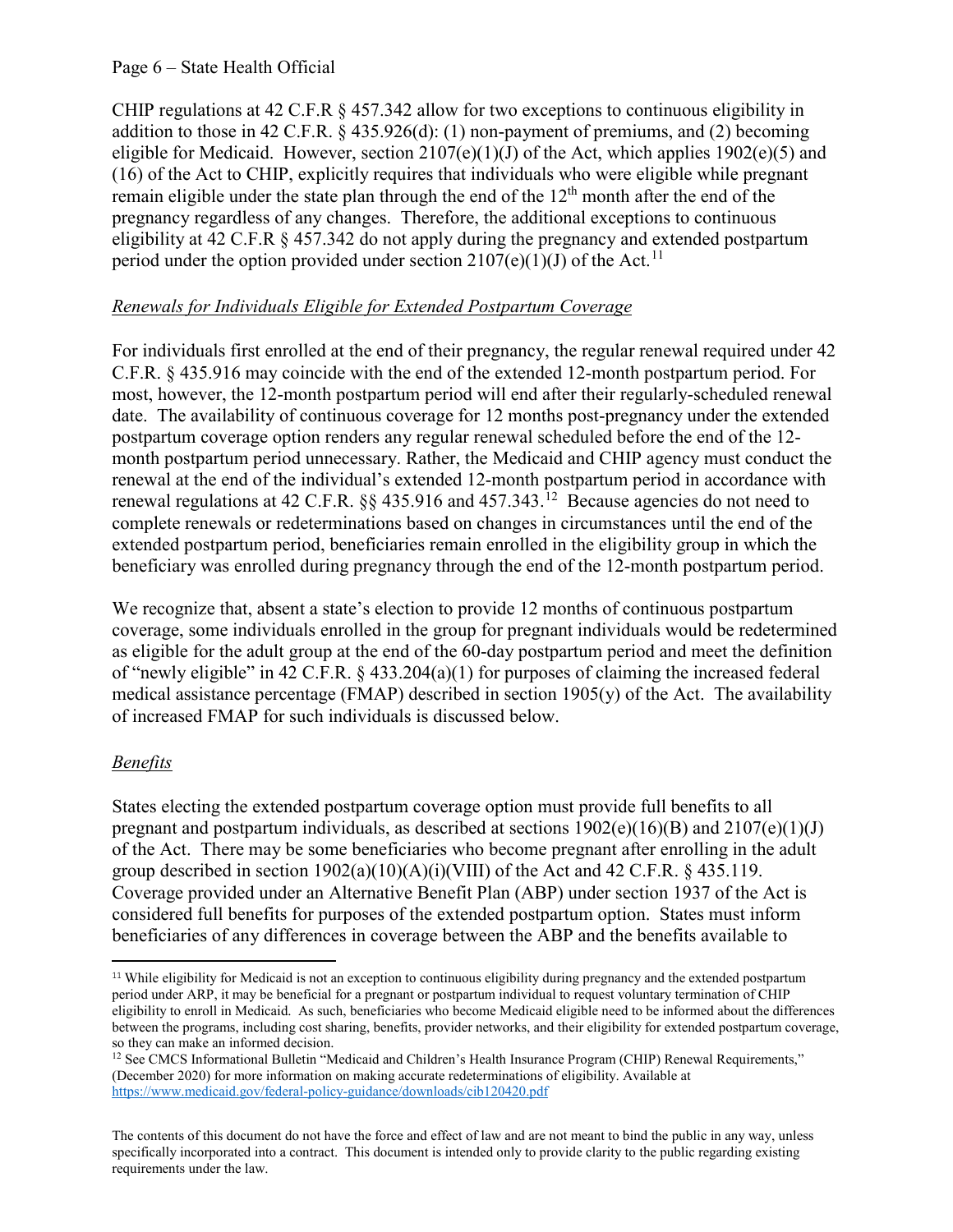## Page 7 – State Health Official

individuals eligible as pregnant women (including any differences in benefits, premiums, and cost sharing).

While most states provide full coverage to all pregnant Medicaid beneficiaries, some states limit the coverage available to beneficiaries who are enrolled in the group for pregnant individuals described at 42 C.F.R. § 435.116 and have income above a threshold specified by the state.<sup>13</sup> States that have elected to provide only services related to pregnancy or a condition that may complicate pregnancy and to COVID-19 vaccines (and their administration) must submit a SPA to remove this coverage limitation while the extended postpartum coverage option is in effect.

Under CHIP, the state must continue to provide the same scope of child health assistance as defined in section 2110(a) of the Act and pregnancy-related assistance as defined in section 2112(d) of the Act during the extended postpartum period. At a minimum, states must continue to provide comprehensive benefits consistent with the benefit coverage option elected in the CHIP state plan, as described in section 2103(a) of the Act, such as benchmark or Secretaryapproved coverage; however, states may elect to provide a more generous coverage option during the extended postpartum period.

#### *State Plan Amendment Submission*

 $\overline{\phantom{a}}$ 

States that elect the extended postpartum coverage option in Medicaid must also elect the option for a separate CHIP, unless the state only provides coverage to unborn children in its separate CHIP. In order to elect the option, states must submit a Medicaid SPA through MACPro to extend postpartum coverage under Medicaid and, as appropriate, submit a CHIP SPA in the Medicaid Model Data Lab (MMDL) to extend postpartum coverage for pregnant individuals covered in a separate CHIP. Subject to the requirements at 42 C.F.R. § 430.12, *et seq.* and 42 C.F.R. § 457.60, states may submit SPAs with proposed effective dates no earlier than April 1, 2022. States are strongly encouraged, but not required, to maintain their SPA through March 31, 2027, when the current statutory authority for the extended postpartum coverage option expires. CMS will work with states to identify other options to maintain extended postpartum coverage if the statutory authority to extend coverage is not reauthorized. States may contact their Medicaid state lead for technical assistance to complete the Medicaid SPA and their CHIP project officer for technical assistance to complete the CHIP SPA.

## **Federal Financial Participation for "Newly Eligible" Individuals Receiving Extended Postpartum Coverage**

Currently, many Medicaid beneficiaries (such as, but not limited to, those covered under the eligibility group for pregnant individuals described at 42 C.F.R. § 435.116) become eligible for, and transition to, the adult group described at 42 C.F.R. § 435.119, at the end of the 60-day postpartum period. Some of the individuals who transition to the adult group after their 60-day postpartum period are "newly eligible," as defined in 42 C.F.R. § 433.204(a)(1), for purposes of the increased FMAP described in section 1905(y) of the Act ("newly eligible FMAP").

<sup>&</sup>lt;sup>13</sup> Clause VII in the matter following section 1902(a)(10)(G) of the Act. Services related to pregnancy include prenatal, delivery, postpartum, and family planning services. Because the health of a pregnant individual is so intertwined with the health of the expected child, most states consider all services required for categorically needy Medicaid beneficiaries to be pregnancy-related services.

The contents of this document do not have the force and effect of law and are not meant to bind the public in any way, unless specifically incorporated into a contract. This document is intended only to provide clarity to the public regarding existing requirements under the law.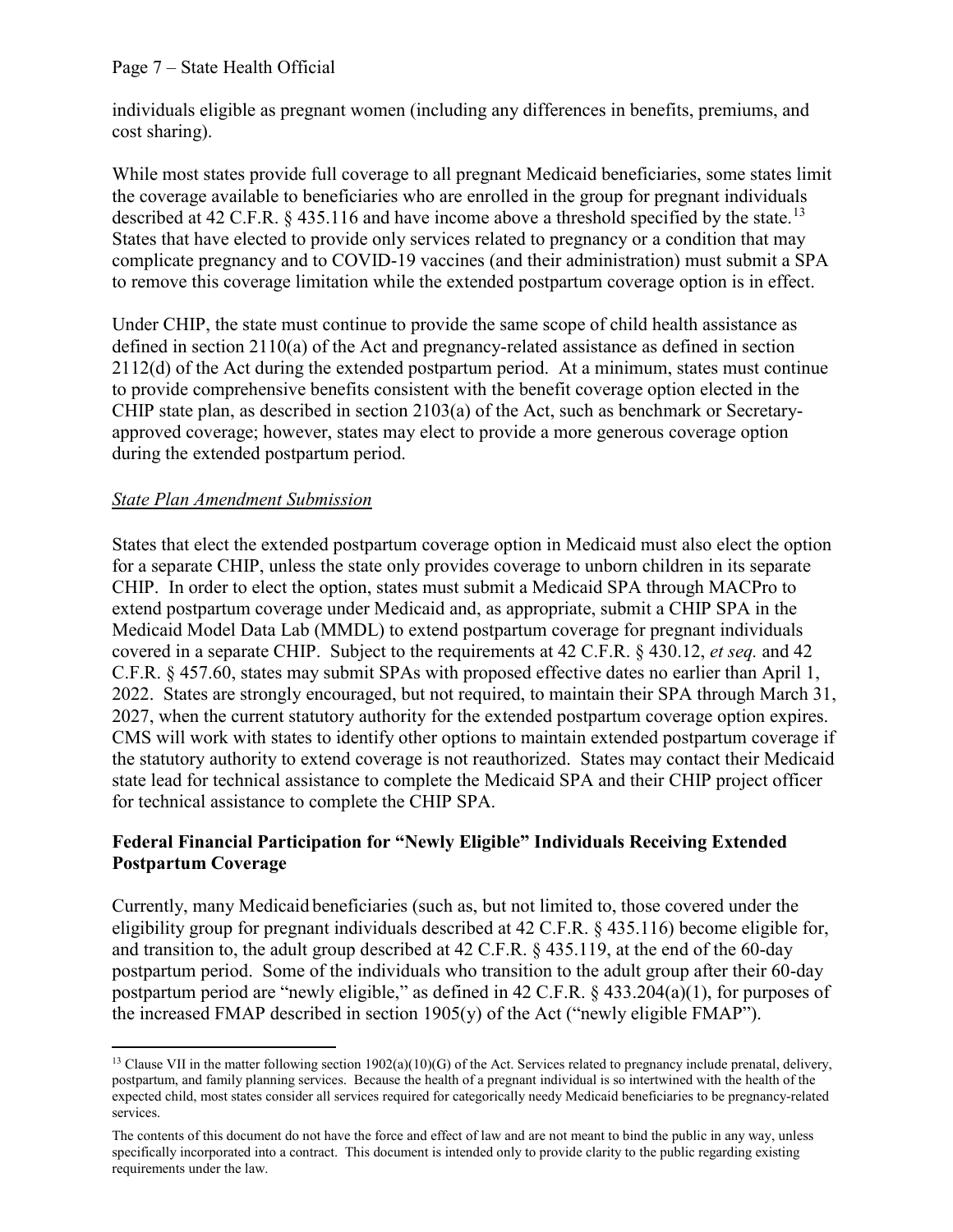#### Page 8 – State Health Official

States have shared concerns that electing the extended postpartum coverage option could result in the application of a lower FMAP than the state could claim for individuals who would otherwise be determined newly eligible in the adult group, if not for the state's adoption of the extended postpartum coverage option. States have expressed concern that, to make the extension of postpartum coverage financially possible for the state, the state would need to conduct a redetermination before the end of the 60-day postpartum period only to obtain information sufficient to determine whether the individual beneficiary qualifies as newly eligible so that the state may continue claiming the increased FMAP under section 1905(y) of the Act with respect to the individual. However, this redetermination would be unnecessary for purposes of establishing the individual's eligibility for benefits and would be administratively burdensome for the individual and the state; its only purpose would be to support the state's claiming of service expenditures at the applicable FMAP.

To support states interested in adopting the extended postpartum coverage option under the ARP without requiring that they conduct a redetermination that would be unnecessarily burdensome for beneficiaries and the state, states may use a proxy methodology to account for the proportion of individuals covered under the extended postpartum coverage option who would otherwise be eligible for coverage in the adult group and for the newly eligible FMAP under section  $1905(y)$ of the Act. Under current law, states can claim the newly eligible FMAP for individuals if (1) the individual is eligible for the adult group under 42 C.F.R. § 435.119; (2) the individual is newly eligible, as defined in 42 C.F.R.  $\S$  433.204(a)(1); and (3) the individual is receiving benefits that meet the Alternative Benefit Plan requirements in section 1937 of the Act. States may claim the newly eligible FMAP for individuals receiving extended postpartum coverage if the state implements a CMS-approved proxy methodology to ascertain the proportion of medical assistance expenditures for beneficiaries receiving extended postpartum coverage that are for individuals who would be eligible for the adult group and qualify as newly eligible, if the state completed a redetermination. This option is available provided beneficiaries receiving extended postpartum coverage receive benefits satisfying the Alternative Benefit Plan requirements under section 1937 of the Act.

Similar to the resource proxy methodology set forth in 42 C.F.R. § 433.206(d), the extended postpartum coverage proxy methodology must identify the basis that would make an individual eligible for the adult group as newly eligible and must comprehensively describe the criteria used to determine the adjustment to the total medical assistance expenditures for individuals receiving extended postpartum coverage to identify the portion that may be claimed at the newly eligible FMAP under section 1905(y) of the Act. For example, if parents between 100 percent of the federal poverty level (FPL) and 133 percent of the FPL are newly eligible in a state, the state would need a reasonable, statistically valid method to identify the percentage of individuals receiving 12-month postpartum coverage who are between 100 and 133 percent FPL whom the state would otherwise transition to the adult group and claim newly eligible FMAP; and then apply that percentage to the total expenditures for individuals receiving 12-month postpartum coverage to claim at the newly eligible FMAP. The methodology must be auditable and based on statistically valid data. The proxy methodology would not apply to individuals who are enrolled in the adult group when they become pregnant and remain in that group through pregnancy and the postpartum period.

The contents of this document do not have the force and effect of law and are not meant to bind the public in any way, unless specifically incorporated into a contract. This document is intended only to provide clarity to the public regarding existing requirements under the law.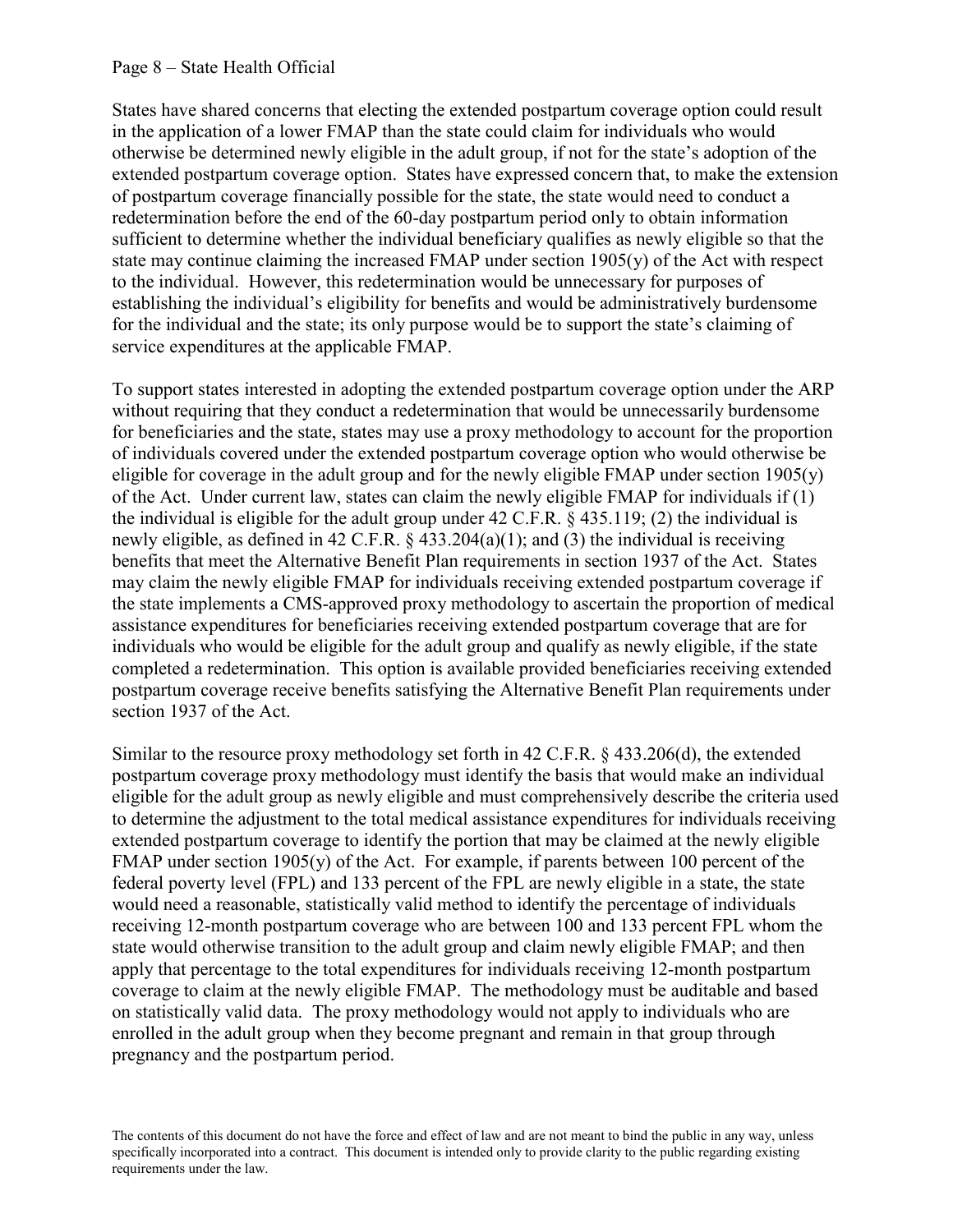l

States that adopt the extended postpartum coverage option and intend to claim the newly eligible FMAP using a proxy methodology must submit an FMAP SPA amendment that meets the requirements of 42 C.F.R. § 433.206(h), as relevant to the proxy methodology. CMS is available to provide technical assistance to states interested in developing a proxy methodology to claim the newly eligible FMAP for certain individuals during the extended postpartum coverage period.

# **Opportunities to Improve Maternal Health**

In order to realize the potential of extended postpartum coverage to improve postpartum care and advance equity in health outcomes for beneficiaries, CMS encourages states to make a concerted effort to increase awareness of the extended postpartum coverage to both providers and beneficiaries. To maximize the impact of adopting the extended postpartum coverage option, it also will be critical for states to measure and monitor utilization and quality of care in the postpartum period, and to work with health plans, providers and other stakeholders to improve maternal health care. Drawing on the experiences of states in several learning collaboratives (discussed below), CMS has developed a number of tools and strategies that states can employ and can provide technical assistance to states to support these quality measurement and improvement activities.

Care during the postpartum period involves not just a single visit but a series of encounters and a range of services tailored to the needs of the beneficiary. The American College of Obstetricians and Gynecologists (ACOG) recommends that all postpartum individuals have contact with their health care providers within the first three weeks after delivery followed by individualized ongoing care as needed.14 Coverage during an extended postpartum period gives providers opportunities to assess beneficiaries' physical recovery from pregnancy and childbirth, and, critically, to screen for and provide care to address conditions that can lead to morbidity and mortality in the later postpartum period. High quality, comprehensive postpartum care should address chronic health conditions (e.g., diabetes or hypertension), mental health and psychological well-being (e.g., postpartum depression, interpersonal violence), and family planning (e.g., contraceptive counseling). Postpartum visits are also a time for providers to counsel individuals on nutrition, breastfeeding, tobacco and other drug use, and other preventive health issues that affect both the postpartum individual's longer-term health and that of their infant, and to help individuals retain coverage under Medicaid or CHIP or successfully transition to other coverage at the end of the postpartum period, including enrollment in a qualified health plan available through the Health Insurance Marketplace.

States may also consider building on person-centered models of perinatal care to support individuals in the prenatal, delivery, and postpartum periods, such as doula services and home visiting. Doula support, which can be delivered in a home setting, is associated with improved health outcomes including decreased likelihood of postpartum depression and near-universal breastfeeding among low-income individuals.<sup>15</sup> Coverage of doula services may be effectuated

<sup>&</sup>lt;sup>14</sup> Optimizing postpartum care. ACOG Committee Opinion No. 736. American College of Obstetricians and Gynecologists. Obset Gynecol 2018; 131:e 140-50. https://www.acog.org/clinical/clinical-guidance/committeeopinion/articles/2018/05/optimizing-postpartum-care

<sup>15</sup> https://www.medicaid.gov/medicaid/quality-of-care/downloads/mih-expert-workgroup-recommendations.pdf

The contents of this document do not have the force and effect of law and are not meant to bind the public in any way, unless specifically incorporated into a contract. This document is intended only to provide clarity to the public regarding existing requirements under the law.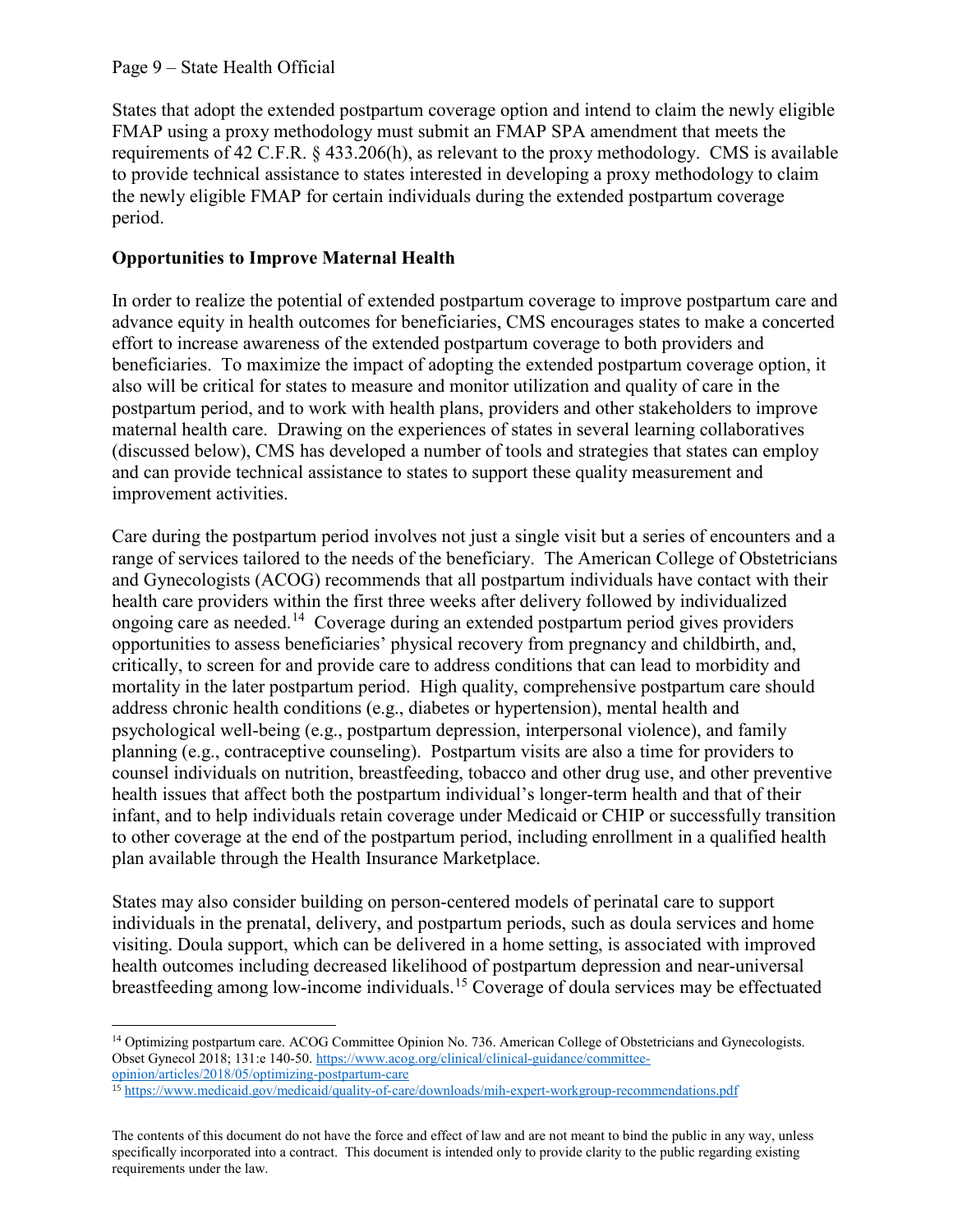#### Page 10 – State Health Official

through multiple benefit categories, including, but not limited to, preventive services, services of licensed practitioners, clinic services, and freestanding birth center services. Similarly, while there is no distinct Medicaid state plan benefit called home visiting, states may cover many of the individual component services of home visiting programs through existing Medicaid coverage authorities.<sup>16</sup> States can utilize value-based payment arrangements to incentivize the use of innovative maternal health care delivery models and improve health outcomes. CMS is available for technical assistance to states interested in adding these coverage options to their programs.

# *Maternity Core Set*

To support states in their maternal, perinatal, and infant health-focused quality improvement efforts, CMS identified a core set of 11 measures for voluntary reporting<sup>17</sup> by state Medicaid and CHIP agencies. This Maternity Core Set, which consists of seven measures from CMS's Child Core Set and four measures from the Adult Core Set, is used by CMS to measure and evaluate progress toward improvement of maternal and infant health in Medicaid and CHIP. The areas of maternal health addressed in this set include: timeliness of prenatal care, postpartum care visits, contraceptive care, elective delivery, and low-risk cesarean section births. Two of these measures, Live Births Weighing Less than 2,500 Grams and Postpartum Care, are included in the State Health System Performance pillar of the Medicaid and CHIP Scorecard.<sup>18</sup> Additionally, several measures on the Adult Core Set measure follow-up care for conditions that are associated with maternal morbidity and mortality (e.g., controlling high blood pressure and screening for depression and follow-up plan) and to assess ongoing well-woman care (e.g. cervical and breast cancer screening).<sup>19</sup>

CMS strongly encourages states to stratify these quality measures and other metrics of interest to states by race, ethnicity, geography, language and other indicators in order to identify disparities in access to care and health outcomes and to develop targeted initiatives to improve maternal health equity.

# *Maternal and Infant Health Initiative*

 $\overline{a}$ 

To improve access to and quality of care for pregnant and postpartum beneficiaries and their infants, CMS launched the Maternal and Infant Health Initiative (MIHI) in July 2014.<sup>20</sup> Today, the MIHI is focused on driving improvement in three areas, each of which is associated with one or more Maternity Core Set measures:

- 1) Increase the use and quality of postpartum care visits;
- 2) Increase the use and quality of well-child visits; and

<sup>&</sup>lt;sup>16</sup> https://www.medicaid.gov/federal-policy-guidance/downloads/cib-03-02-16.pdf<br><sup>17</sup> Pursuant to Section 50102(b) of the Bipartisan Budget Act, reporting on the seven measures that are part of the Child Core Set will become mandatory for states beginning in 2024. Additionally, the behavioral health measures on the Adult Core Set will also become mandatory in 2024, pursuant to Section 5001 of the SUPPORT Act.

<sup>&</sup>lt;sup>18</sup> https://www.medicaid.gov/state-overviews/scorecard/state-health-system-performance/index html<br><sup>19</sup> https://www.medicaid.gov/medicaid/quality-of-care/downloads/2021-maternity-core-set.pdf<br><sup>20</sup> https://www.medicaid.gov/

The contents of this document do not have the force and effect of law and are not meant to bind the public in any way, unless specifically incorporated into a contract. This document is intended only to provide clarity to the public regarding existing requirements under the law.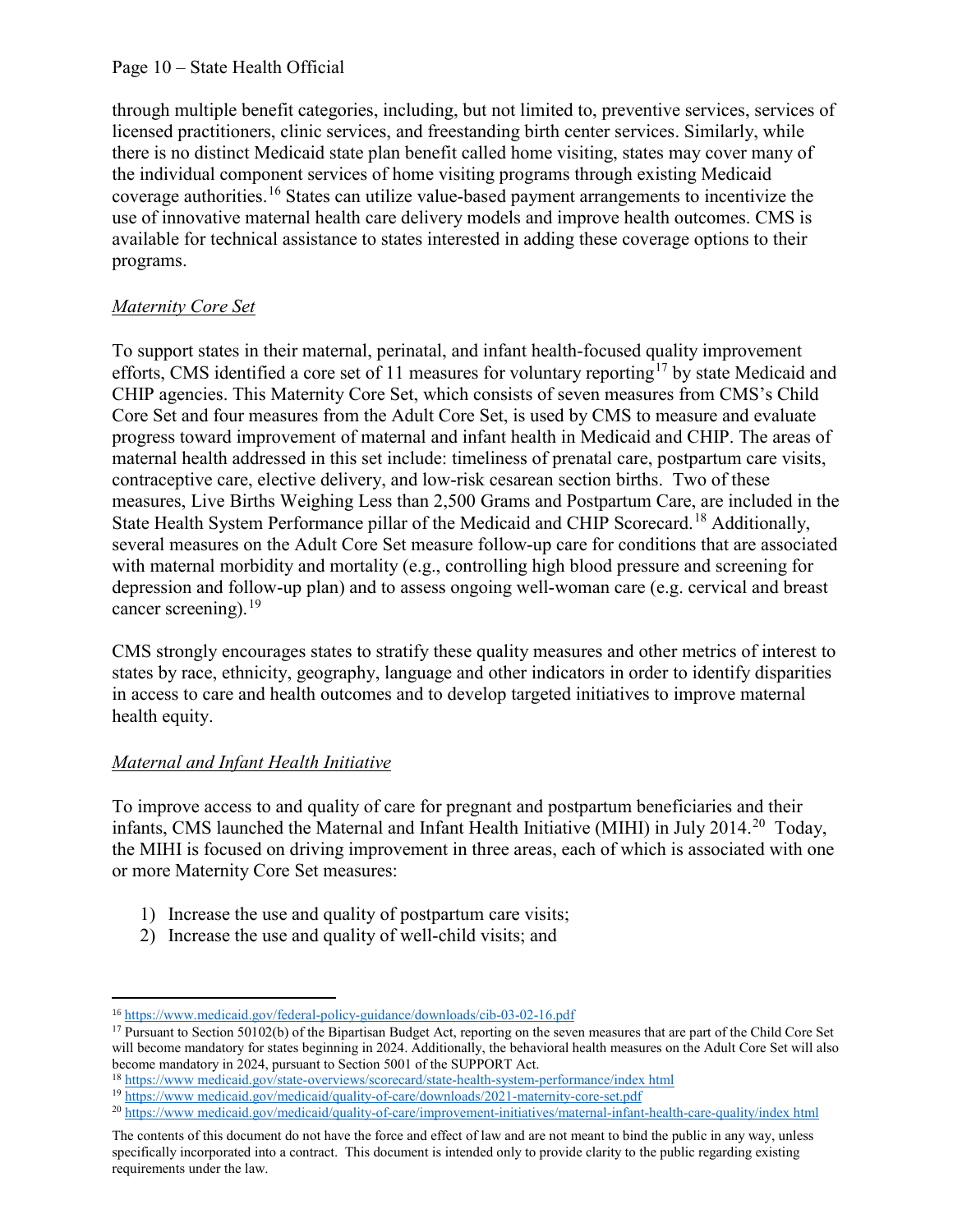## Page 11 – State Health Official

3) Decrease the rates of cesarean section births in low-risk pregnancies, defined as nulliparous (first-time pregnancies), term (37 or more weeks gestation), singleton (one fetus), vertex (head facing down in the birth canal) or "NTSV births."

These three areas of focus were selected based on input from a stakeholder workgroup, which was charged with identifying areas where Medicaid and CHIP programs had the greatest capacity to influence improvement and where CMS and states could, collectively, have the greatest impact on maternal and infant health care and outcomes.

To support state Medicaid agencies and their partners in driving improvement in these areas, CMS designs and runs learning collaboratives, which combine webinars for all states featuring best practices and effective models of care with affinity groups that provide intensive quality improvement technical assistance to state teams committed to action in these areas. Two learning collaboratives began in 2021: Postpartum Care and Infant Well-Child Visits. The third learning collaborative, focused on low-risk cesarean section births, is scheduled to begin in 2022. CMS will continue to assess the quality measurement and improvement technical assistance needs of states and will develop future opportunities and resources to address the identified needs and to facilitate shared learning across states.

CMS publishes quality measures and other data and resource materials on Medicaid.gov for states to use in their quality improvement efforts. Currently available data and resources related to improving the quality of postpartum care are included in the Appendix of this letter. CMS anticipates adding additional resources as we learn more about states' technical assistance needs and their successes and lessons learned from postpartum care quality improvement activities.

## **Section 1115 Demonstrations**

CMS has approved several state section 1115(a) demonstrations to implement initiatives in Medicaid and CHIP aimed at immediate extension of postpartum coverage. States that extended postpartum coverage through an approved section 1115 demonstration may choose to transition the authority for their extended postpartum coverage to the new SPA option. These states, as well as states with a pending 1115 demonstration application to extend postpartum coverage, should contact their demonstration project officer to discuss their options.

In addition, CMS has previously approved section 1115 demonstration projects providing coverage of family planning and related preventive health services, authorizing evidence-based home visiting services, and incentivizing providers to demonstrate specific quality improvements and beneficiary health outcomes for maternal health. CMS supports states in submitting section 1115 proposals to test approaches that address challenges associated with maternal mortality and morbidity and stands ready to work with states on such proposals.

## **Closing**

CMS appreciates the partnership with states to ensure Medicaid and CHIP drive improvements in health outcomes and promote health equity, and CMS remains committed to collaborating with states to improve access to coverage and maternal health outcomes. CMS is available to provide technical assistance to states as they extend postpartum coverage, implement innovative

The contents of this document do not have the force and effect of law and are not meant to bind the public in any way, unless specifically incorporated into a contract. This document is intended only to provide clarity to the public regarding existing requirements under the law.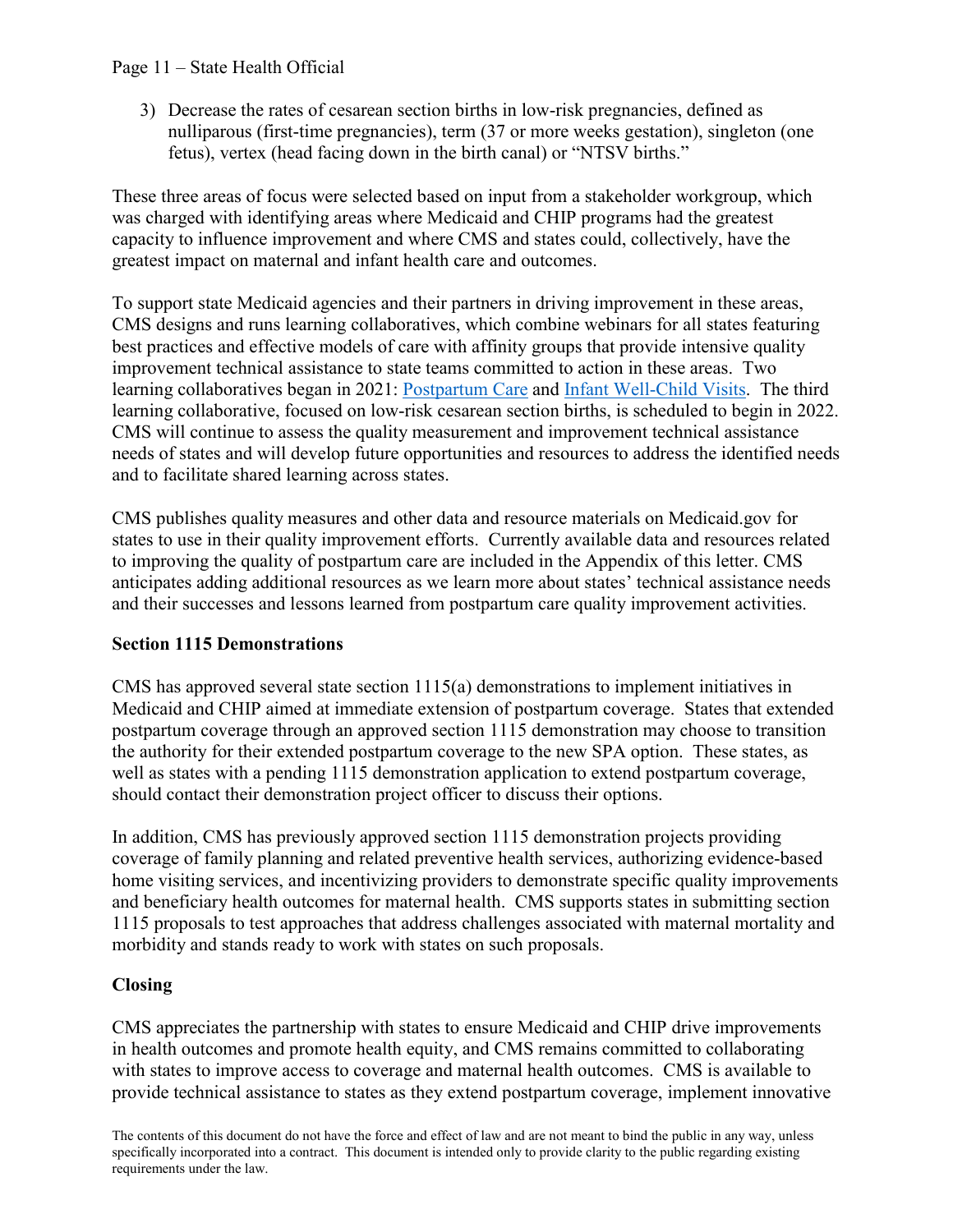payment and delivery system efforts, and engage in initiatives to measure and improve quality aimed at addressing the needs of pregnant and postpartum beneficiaries. Please submit requests for technical assistance to your CMS Medicaid state lead or CHIP Project Officer.



Daniel Tsai Deputy Administrator and Director

Cc:

National Association of Medicaid Directors National Academy for State Health Policy National Governors Association American Public Human Services Association Association of State and Territorial Health Officials Council of State Governments National Conference of State Legislatures Academy Health National Association of State Alcohol and Drug Abuse Directors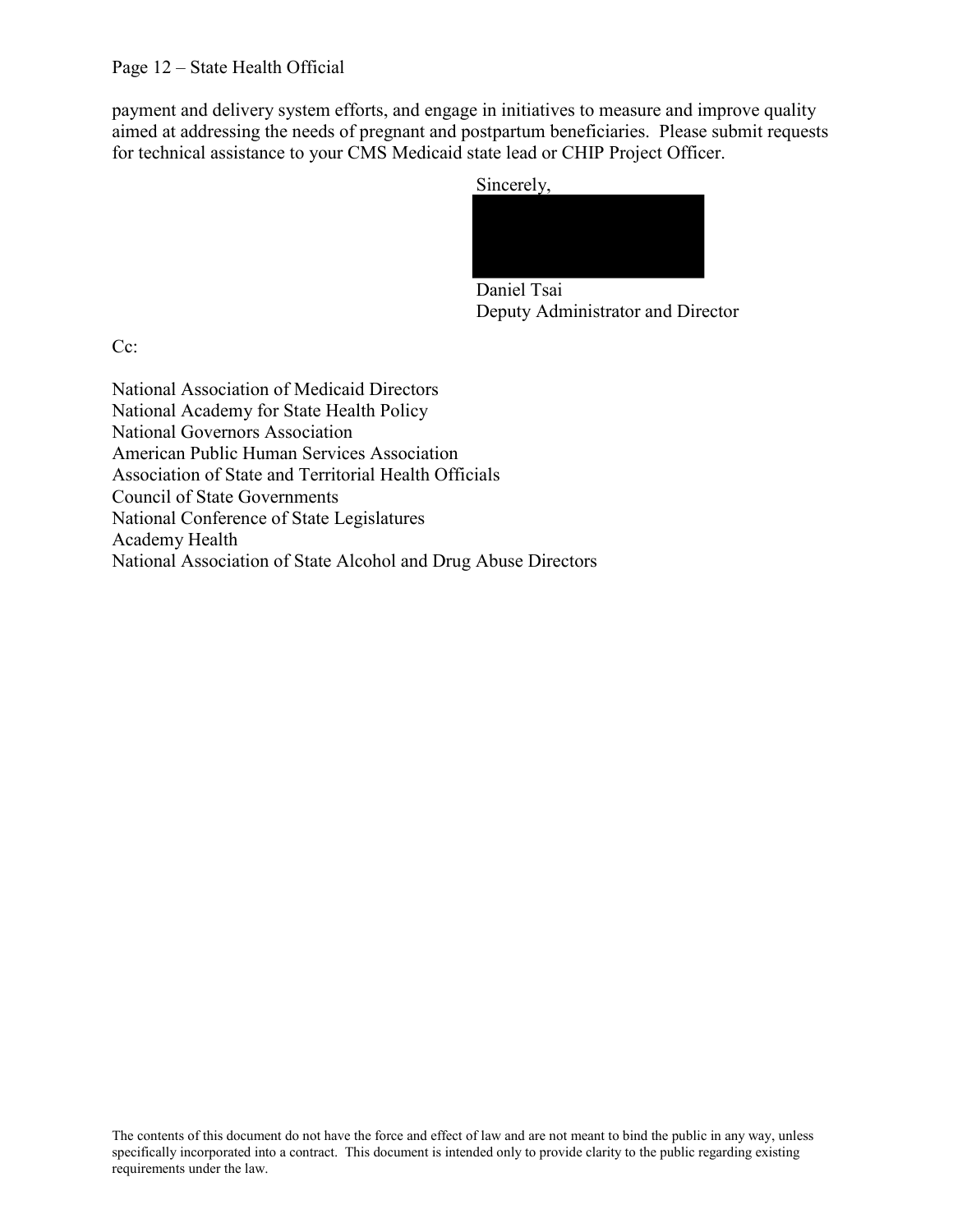## **Appendix**

# **Resources for Improving the Quality of Postpartum Care**

The following resources to support states in improving the quality and effectiveness of postpartum coverage are available on Medicaid.gov.

- The Medicaid and CHIP Beneficiary Profile: Maternal and Infant Health provides an overview of the demographics, health status, health outcomes, risk factors, and health care utilization among reproductive age individuals, individuals with a recent live birth, and infants covered by Medicaid and CHIP.
- Quality of Maternal and Perinatal Health Care in Medicaid and CHIP: Findings from the 2019 Maternity Core Set. CMS annually releases information on state progress in reporting the Maternity Core Set measures and assesses state-specific performance for measures that are reported by at least 25 states and that met CMS standards for data quality. This resource provides information about performance on frequently-reported health care quality measures in the Maternity Core Set.
- Postpartum Care Learning Collaborative webinar recordings and slides. CMS launched the Improving Postpartum Care Learning Collaborative in January 2021. The webinar series includes presentations from experts in the field and by state Medicaid and CHIP programs on strategies for states to improve the use of postpartum care for individuals at high risk of postpartum complications, improve the continuity of coverage for postpartum individuals, and implement payment reform to incentivize changes in maternal health care practice.
- Issue Brief: Lessons Learned About Payment Strategies to Improve Postpartum Care in Medicaid and CHIP. This issue brief summarizes some of the lessons learned by states that participated in CMS' Postpartum Care Action Learning Series. The resource includes lessons for fee-for-service delivery systems as well as alternative payment models and population-based payment.
- Issue Brief: Improving Postpartum Care: State Projects Conducted through the Postpartum Care Action Learning Series and Adult Medicaid Quality Grant Program. This issue brief presents profiles of state quality improvement projects focused on improving postpartum care and includes driver diagrams summarizing system components and activities that are associated with increasing the rate and quality of postpartum care visits.
- Resources on Strategies to Improve Postpartum Care Among Medicaid and CHIP Populations. This document compiles strategies that have been shown to be effective to improve the postpartum care visit rate and the content of care.

The contents of this document do not have the force and effect of law and are not meant to bind the public in any way, unless specifically incorporated into a contract. This document is intended only to provide clarity to the public regarding existing requirements under the law.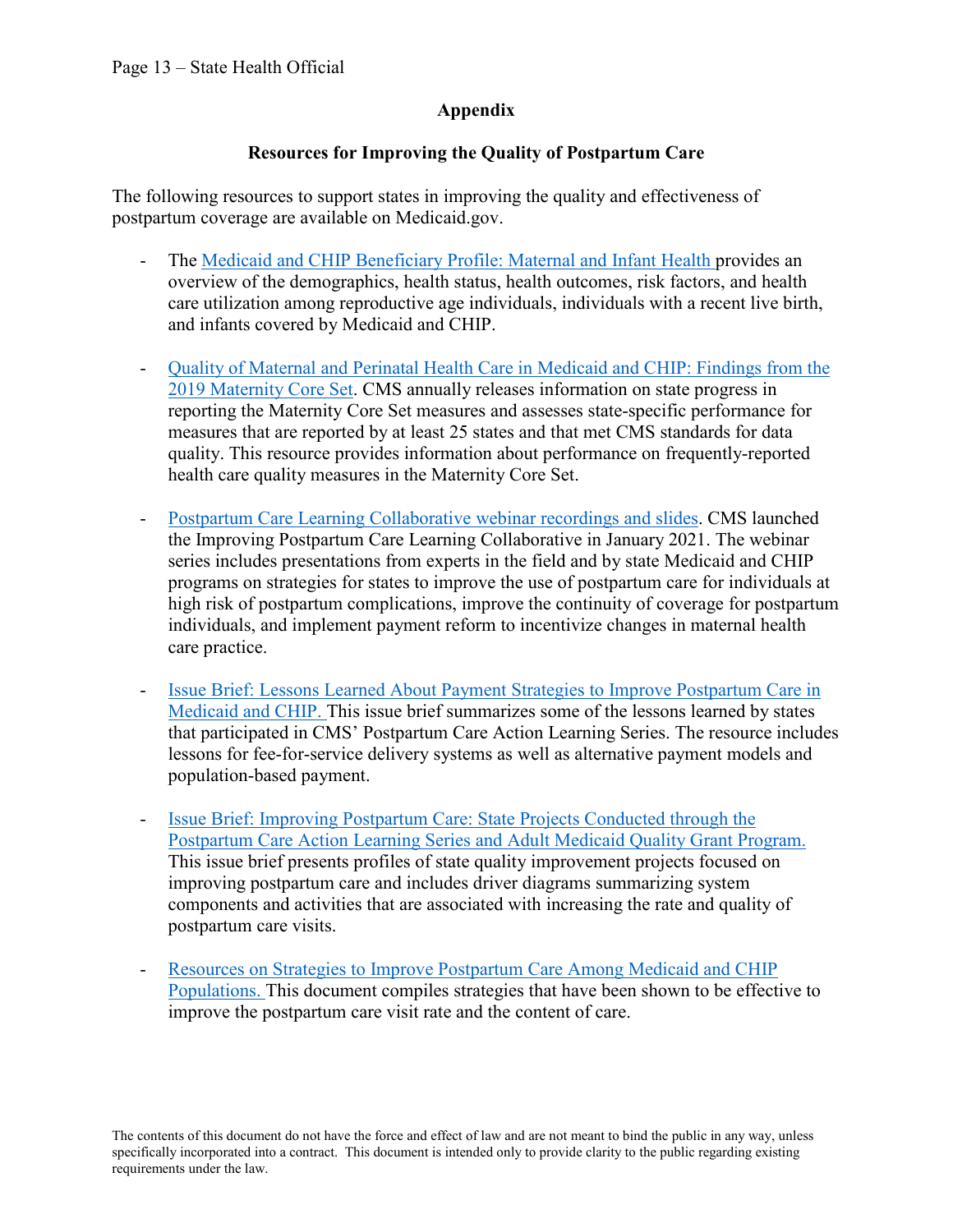### **Frequently Asked Questions (FAQs) Sections 9812 and 9822 of the American Rescue Plan Act of 2021 (ARP): 12 Months Postpartum Coverage in Medicaid and the Children's Health Insurance Program (CHIP) DECEMBER 14, 2021**

The following questions and answers apply to implementation of the 12-month extended postpartum coverage option under sections  $1902(e)(16)$  and  $2107(e)(1)(J)$  of the Act as outlined in State Health Official (SHO) letter #21-007, "Improving Maternal Health and Extending Postpartum Coverage in Medicaid and the Children's Health Insurance Program (CHIP)."

# **General Requirements**

 $\overline{a}$ 

# **Q1. Are states required to provide 12 months postpartum coverage for Medicaid and CHIP beneficiaries?**

**A1.** No.States are not required to extend postpartum coverage in Medicaid and CHIP, but extending postpartum coverage offers opportunities to provide care that can reduce pregnancyrelated death and severe maternal morbidity and improve continuity of care for chronic conditions including behavioral health conditions. States that have already expanded Medicaid eligibility to the adult group under 42 C.F.R. § 435.119, which has allowed more individuals to remain enrolled beyond the end of the month in which their  $60<sup>th</sup>$  day postpartum occurs, report an increase in postpartum care visits, continuity in coverage, and enhanced engagement of individuals in health care.<sup>1</sup>

## **Q2. Are states able to extend postpartum coverage only under Medicaid or a separate CHIP?**

**A2.** No. States that elect to extend postpartum coverage in Medicaid must also take up the option to extend postpartum coverage in their separate CHIP if they provide coverage to targeted low-income children (defined in section 2110(b) of the Act) who are pregnant and targeted lowincome pregnant individuals (defined in section 2112 of the Act) in a separate CHIP. States may not adopt the option in a separate CHIP if the state does not elect to extend postpartum coverage in Medicaid.

# **Q3. Who is eligible for extended postpartum coverage on the effective date selected by the state?**

**A3.** States that adopt the extended postpartum coverage option must provide 12 months of extended postpartum coverage to individuals who apply for coverage or become pregnant while enrolled in Medicaid or CHIP on or after the effective date of the state plan amendment (SPA). This includes individuals who apply for Medicaid after their pregnancy ends, but who were pregnant and received Medicaid-covered services in the state while pregnant on or after the effective date of the SPA if such services were received during a period of retroactive eligibility granted under section 1902(a)(34) of the Act and 42 C.F.R.  $\S$  435.915(a). In addition, states adopting this option must provide extended postpartum coverage to beneficiaries who are

<sup>&</sup>lt;sup>1</sup> Gordon, S.H., B.D. Sommers, I. Wilson, O. Galarraga, and A.N. Trivedi. "The Impact of Medicaid Expansion on Continuous Enrollment: A Two-State Analysis." Journal of General Internal Medicine, vol. 34, no. 9, 2019, pp. 1919–1924.

The contents of this document do not have the force and effect of law and are not meant to bind the public in any way, unless specifically incorporated into a contract. This document is intended only to provide clarity to the public regarding existing requirements under the law.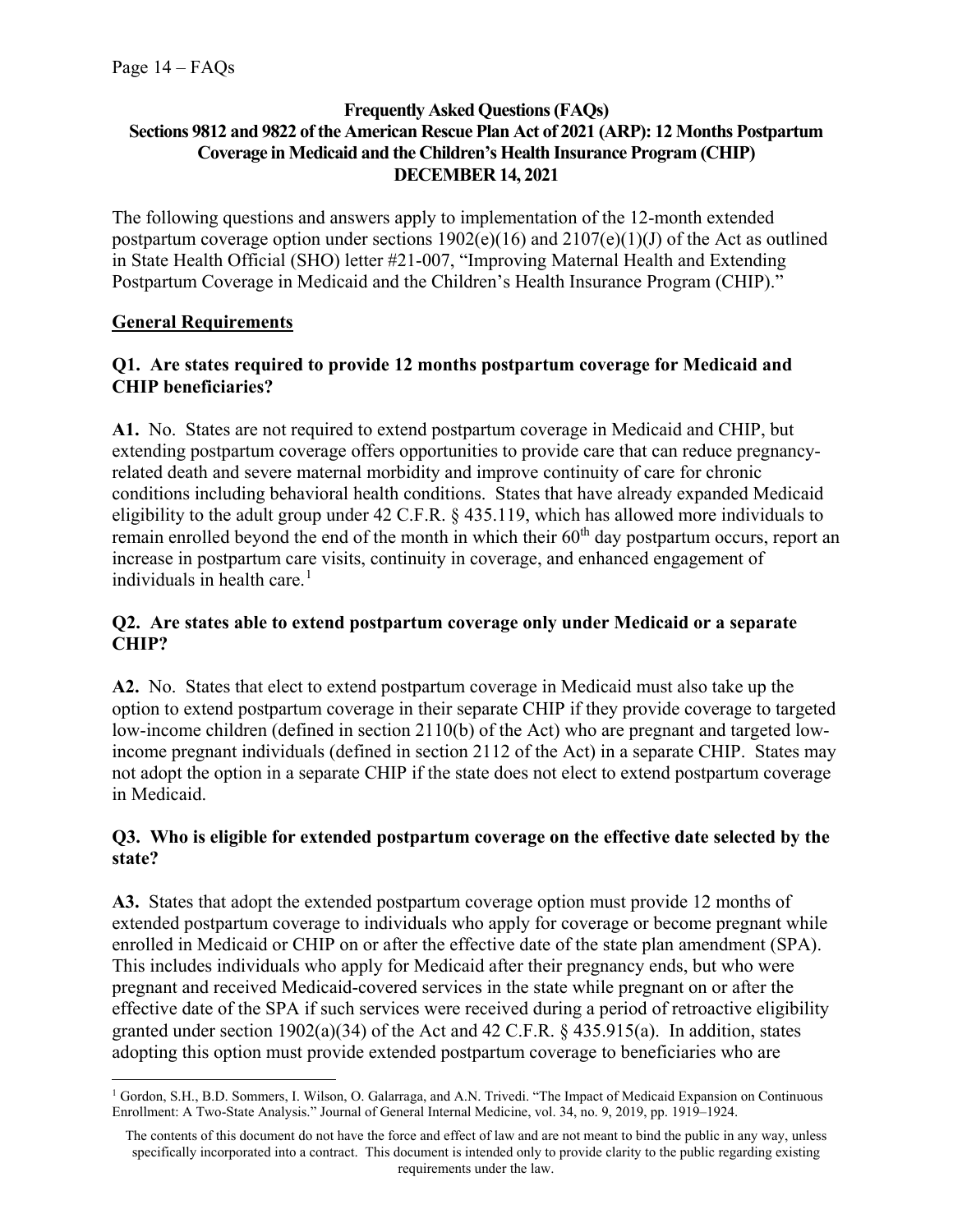Page 15 – FAQs

enrolled in Medicaid or CHIP on the effective date of the SPA and who are pregnant or who are within an extended 12-month postpartum period on such date.

For example, a state elects to extend postpartum coverage beginning April 1, 2022. Julie is enrolled in Medicaid on April 1, 2022, and had given birth while enrolled on November 15, 2021. The state must provide Julie with continuous extended postpartum coverage through the end of the month in which her 12-month postpartum period ends (November 30, 2022).

#### **Q4. Do states have the option to provide extended postpartum coverage under the state plan for a period of less than 12 months?**

**A4.** No. The state plan option provides 12 months of postpartum coverage. States extending postpartum coverage under the state plan option do not have the flexibility to establish a different postpartum period.

#### **Q5. Can a state implement the 12-month extended postpartum coverage SPA option before April 1, 2022**?

**A5.** No. States may only elect the 12-month extended postpartum coverage SPA option with an effective date on or after April 1, 2022.

However, states that wish to implement extended postpartum coverage before April 2022 may work with CMS to propose a section 1115 demonstration project for Medicaid and/or CHIP.

## **Eligibility for Extended Postpartum Coverage**

## **Q6. Does the American Rescue Plan (ARP) establish a new optional eligibility group in order for states to provide 12 months postpartum coverage in Medicaid?**

**A6.** No, the ARP does not establish a new eligibility group. Individuals who receive the 12 month postpartum extension remain in the eligibility group in which they were enrolled when pregnant for the duration of the postpartum period. For additional information on Federal Medical Assistance Percentage (FMAP) and coverage in the adult group, see questions Q21-22, below.

## **Q7. Is an individual entitled to extended postpartum coverage if they enroll in Medicaid or CHIP during the postpartum period?**

**A7.** No. To be eligible for extended postpartum coverage, the individual must have been eligible for and enrolled in Medicaid or CHIP while pregnant (including during a period of retroactive eligibility in Medicaid). Individuals who apply for and are enrolled in Medicaid or CHIP after a pregnancy ends are not entitled to continuous eligibility for the remainder of their 12-month postpartum period because they were not enrolled under the Medicaid or CHIP state plan while pregnant. For additional information on eligibility for extended postpartum coverage granted during a period of retroactive eligibility, see question Q10, below.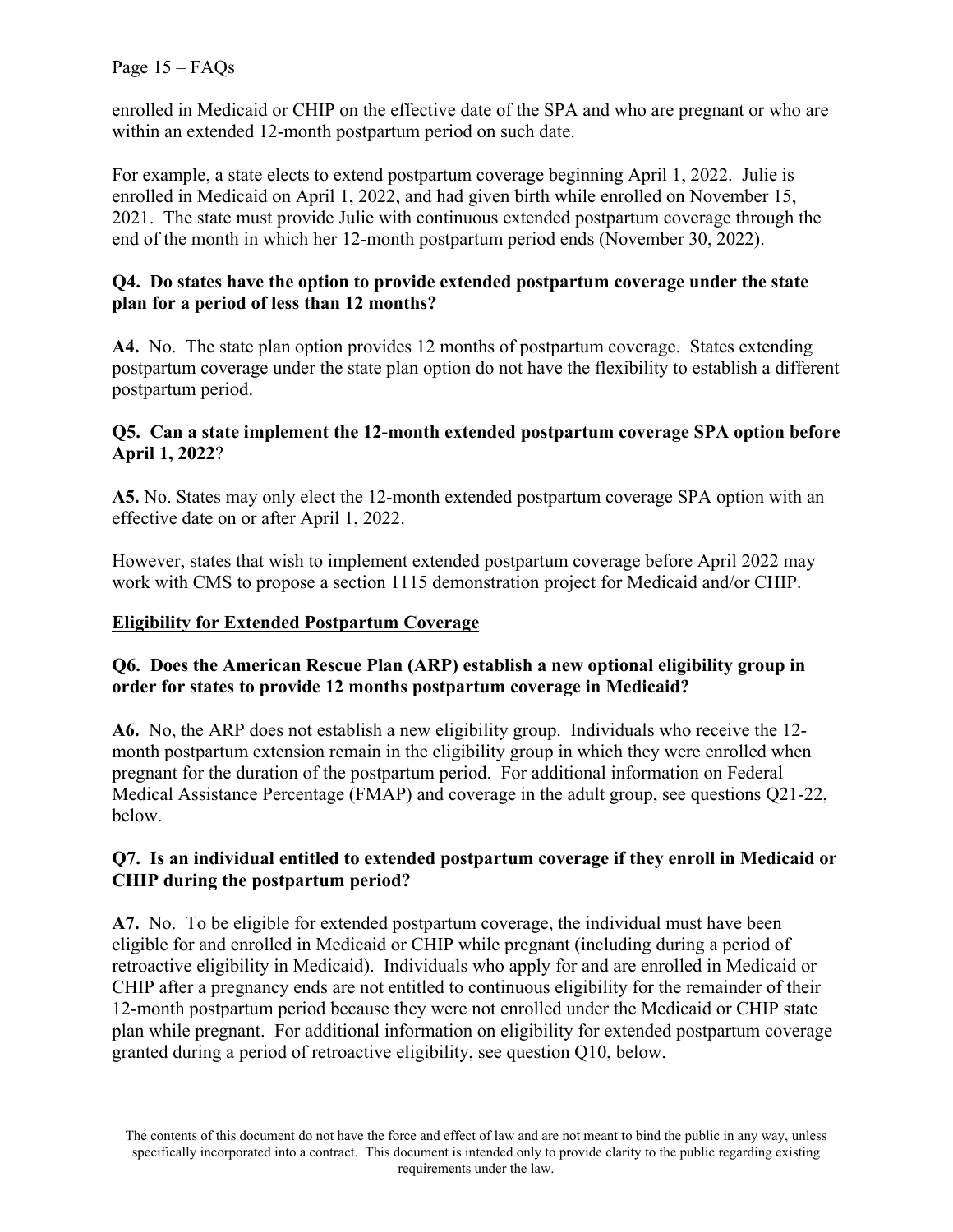For example, an individual submits an application for Medicaid four months after giving birth. The agency determines the individual is eligible for Medicaid and enrolls the individual. The individual is not entitled to extended and continuous postpartum coverage through the end of a 12-month postpartum period, however, because the individual was not enrolled in Medicaid while pregnant.

# **Q8. Is an individual entitled to an additional 12-month postpartum period in Medicaid or CHIP if they become pregnant during the extended postpartum period?**

**A8**. Yes. An individual who becomes pregnant during an initial extended postpartum period and therefore is enrolled in Medicaid or CHIP during such pregnancy would be entitled to an extended 12-month postpartum period following the end of the subsequent pregnancy. The individual in this case would receive continuous coverage through the end of  $12<sup>th</sup>$  month after the subsequent pregnancy ends consistent with section  $1902(e)(16)$  or  $2107(e)(1)(J)$  of the Act.

For example, Emily is enrolled in Medicaid while pregnant. Her pregnancy ends in May 2022, and an extended 12-month postpartum coverage period begins. Seven months later, Emily becomes pregnant again in December 2022, while she is still eligible for and enrolled in coverage. Emily's subsequent pregnancy ends in September 2023. At that point, a new 12 month extended postpartum period will begin, and Emily will remain continuously eligible through the end of the subsequent extended postpartum period (through September 2024). In September 2024, the state will need to conduct a redetermination of eligibility and determine whether Emily remains eligible for Medicaid under the same or another eligibility group.

## **Q9: Do individuals who qualify as medically needy with a spenddown while pregnant have to continue to meet their spenddown each budget period to be eligible for the coverage available under the 12-month postpartum option?**

**A9**: No. An individual who attained Medicaid eligibility through a spenddown while pregnant is eligible for the extended postpartum coverage even if the individual does not have sufficient incurred medical or remedial care expenses to meet their spenddown in any subsequent budget period during the pregnancy or extended postpartum period. For example, if a pregnant individual applies for Medicaid in January in a state that has adopted the 12-month postpartum option and covers medically needy individuals, and the individual establishes eligibility by meeting their spenddown in February, the state must maintain the individual's Medicaid coverage through the remainder of the individual's pregnancy and the end of the month in which the 12-month postpartum period ends. The individual will not have to meet a spenddown again until the end of continuous 12-month postpartum period.

## **Q10. Are individuals eligible for extended postpartum coverage if they enroll in Medicaid during their postpartum period but were pregnant during a period of retroactive eligibility?**

**A10.** Yes, individuals who received Medicaid services and met Medicaid eligibility requirements while pregnant during a period of retroactive eligibility must be provided extended postpartum coverage.

The contents of this document do not have the force and effect of law and are not meant to bind the public in any way, unless specifically incorporated into a contract. This document is intended only to provide clarity to the public regarding existing requirements under the law.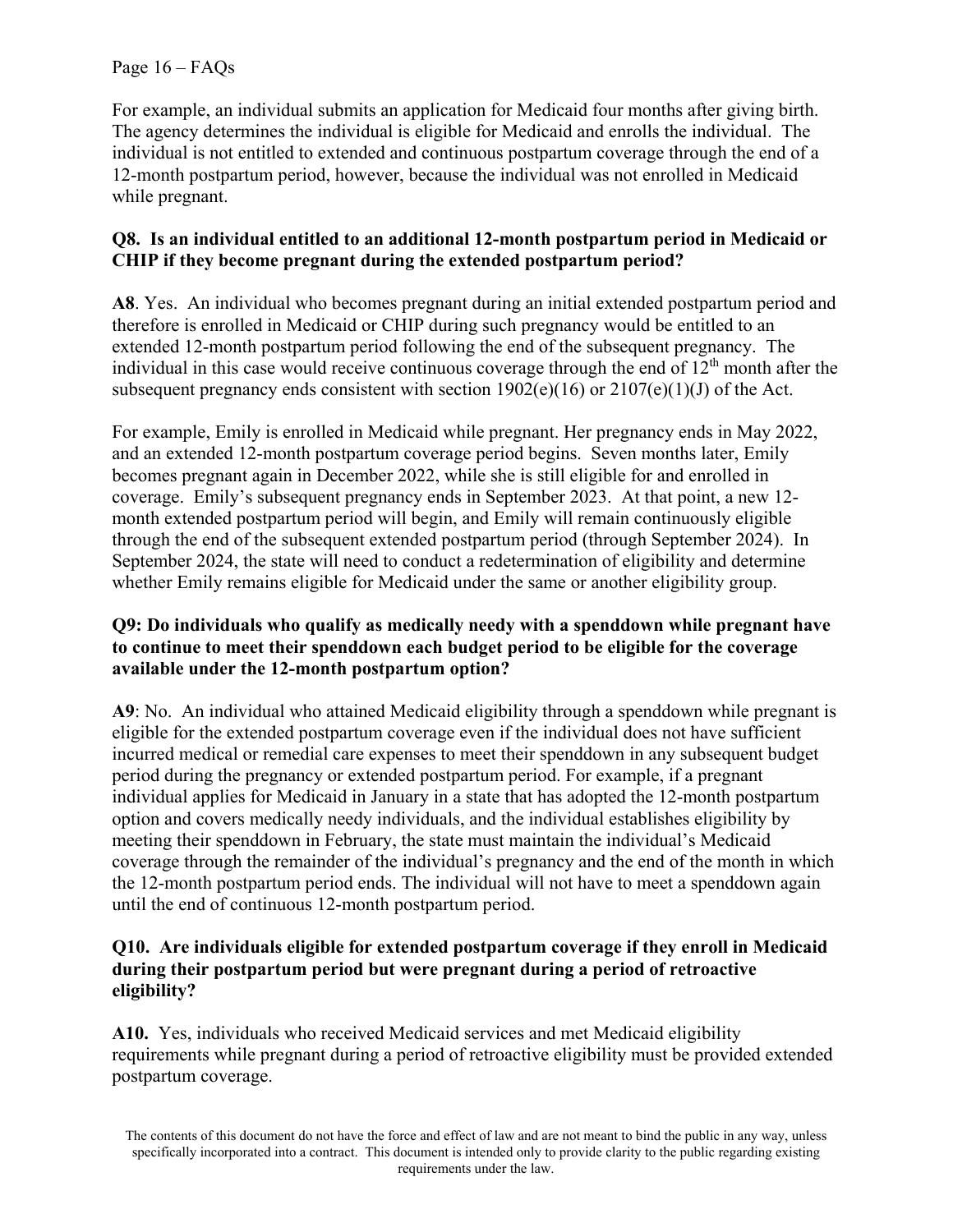Page 17 – FAQs

l

For example, Ava submits an application on June 15, 2022 and is determined eligible for Medicaid. Ava was pregnant and gave birth on May 15, 2022, which is within the 3-month period prior to the month in which Ava applied for coverage. The agency determines that Ava would have been eligible for Medicaid had she applied in May, and thus is covered retroactively to May, when she was pregnant. Ava is entitled to extended postpartum coverage from the time of enrollment through the end of the month in which Ava's 12-month postpartum period ends (May 31, 2023).

## **Q11. Do pregnant individuals who receive Medicaid or CHIP coverage under the "CHIPRA 214 option" qualify for extended postpartum coverage?**

**A11.** Yes. A state that has elected to cover lawfully residing pregnant individuals in Medicaid and CHIP under the option provided for at sections  $1903(v)(4)(A)(i)$  and  $2107(e)(1)(O)$ , and has also elected the extended postpartum coverage option, must provide 12 months of extended postpartum coverage to such individuals under the option described at 1902(e)(16) and/or  $2107(e)(1)(J)$  of the Act. Sections  $1903(v)(4)(A)$  and  $2107(e)(1)(O)$  of the Social Security Act provide states the option to provide full Medicaid and/or CHIP coverage to lawfully residing children and pregnant individuals, if they otherwise meet eligibility requirements under the state's program (e.g., income and state residency requirements). This option is commonly referred to as "the CHIPRA 214 option."

Section 1902(e)(16) of the Act, added by section 9812 of the ARP, and section 2107(e)(1)(J) of the Act, added by section 9822 of the ARP, provide states with an option to provide coverage during an extended 12-month postpartum period for individuals who, while pregnant, were eligible for and received Medicaid or CHIP under the state plan, or a waiver of such plan. If this option is elected, states cannot offer extended postpartum coverage to only some individuals enrolled in Medicaid or CHIP while pregnant, but must provide extended postpartum coverage to all such individuals. Thus, in a state which has elected both the CHIPRA 214 option for pregnant individuals in Medicaid and CHIP and also elects the option to provide 12 months of extended postpartum coverage under sections  $1902(e)(16)$  and  $2107(e)(1)(J)$  of the Act, lawfully residing adolescents who become pregnant while enrolled in Medicaid or CHIP and pregnant individuals covered under the Medicaid or CHIP state plan (or waiver of the state plan) during pregnancy would be eligible for the extended 12-month postpartum coverage. $2$ 

# **Continuous Eligibility for Individuals During Pregnancy and the Postpartum Period**

#### **Q12. Does the ARP require states that elect the option to provide 12 months postpartum coverage to provide continuous eligibility to individuals in Medicaid and CHIP during the pregnancy and extended postpartum period?**

**A12.** Yes. Individuals who are eligible for extended postpartum coverage in Medicaid and CHIP are entitled to continuous eligibility throughout the pregnancy and postpartum period until the last day of the month in which the 12-month postpartum period ends. Pregnant and postpartum individuals in states that elect the ARP option remain eligible regardless of changes

 $<sup>2</sup>$  A list of which states have elected to cover lawfully residing children and pregnant women in Medicaid and CHIP, is available</sup> at https://www.medicaid.gov/medicaid/enrollment-strategies/medicaid-and-chip-coverage-lawfully-residing-children-pregnantwomen

The contents of this document do not have the force and effect of law and are not meant to bind the public in any way, unless specifically incorporated into a contract. This document is intended only to provide clarity to the public regarding existing requirements under the law.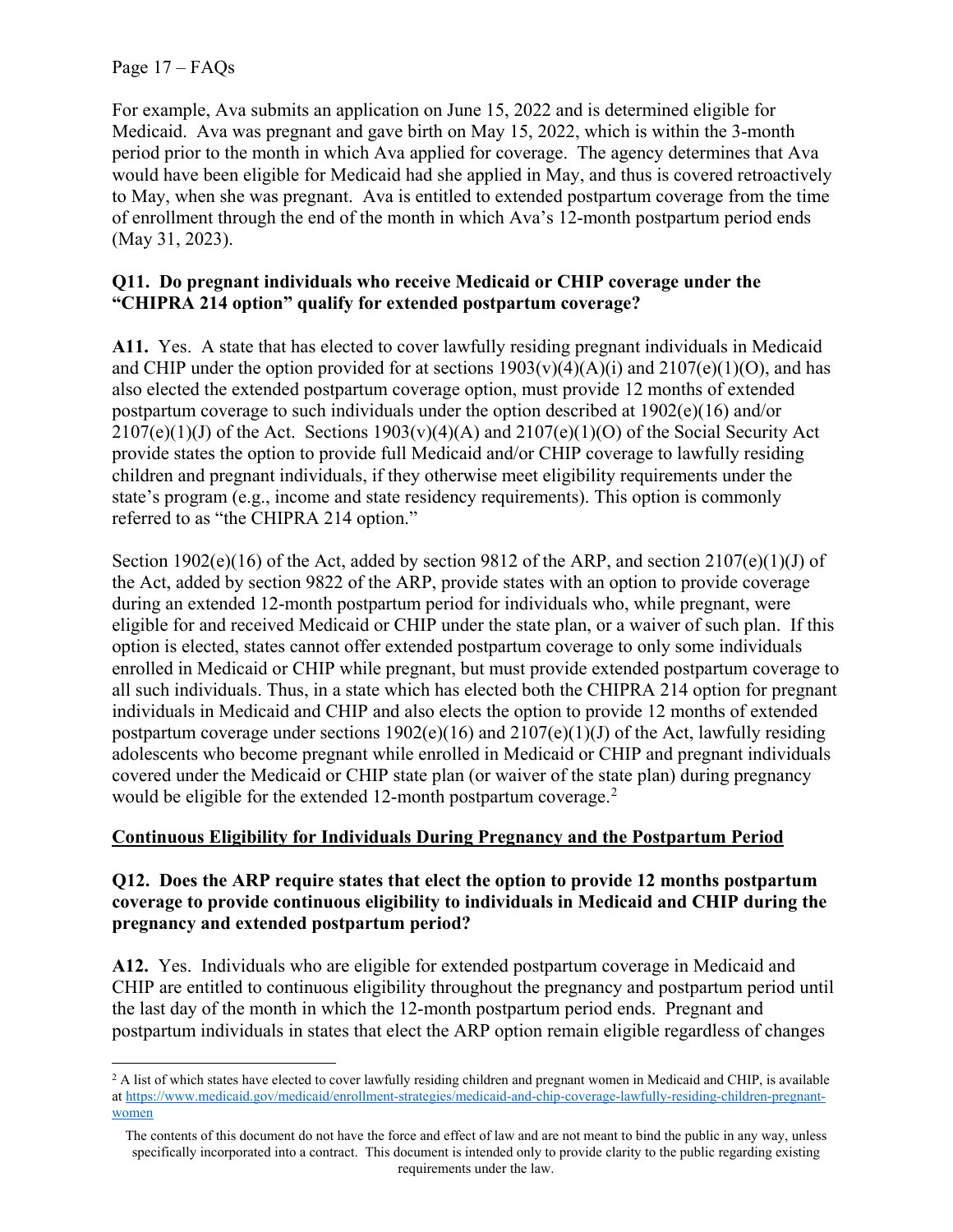in circumstances that may affect eligibility such as a change in household composition, a change in categorical eligibility (e.g., reaching an age milestone, eligibility conferred through receipt of other program benefits). States must ensure that individuals eligible for extended postpartum coverage, who would otherwise lose eligibility due to a change in circumstances, remain enrolled in Medicaid or CHIP until the end of the 12-month postpartum period, unless: (1) the individual requests voluntary termination, (2) the individual ceases to be a state resident, (3) the agency determines that eligibility was determined incorrectly at the most recent determination or redetermination of eligibility because of agency error or fraud, abuse, or perjury attributed to the individual, or (4) the individual dies.

# **Q13. Does the ARP require states to provide continuous eligibility to pregnant individuals in Medicaid regardless of changes in circumstances, even if the state does not extend postpartum coverage?**

**A13.** In states that do not extend postpartum coverage, pregnant individuals enrolled in Medicaid are entitled to continuous eligibility through the last day of the month in which a 60 day period, beginning on the last day of pregnancy, ends, regardless of changes in income that would otherwise result in a loss of eligibility, as required at 42 C.F.R. § 435.170. States that provide postpartum coverage consistent with 42 C.F.R. § 435.170 must act on changes in circumstances that may affect eligibility, other than changes in income, while the individual is pregnant or in their 60-day postpartum period. In states that do not provide extended postpartum coverage, we believe changes in circumstances that may affect eligibility for pregnant and postpartum individuals are rare, and may include, for example, a change affecting categorical eligibility or a change in immigration status.

# **Q14. Does the ARP require states to provide continuous eligibility to pregnant individuals enrolled in a separate CHIP if the state does not adopt the option to provide 12 months of extended postpartum coverage?**

**A14.** No. Section  $2107(e)(1)(J)$  of the Act provides that section  $1902(e)(5)$ , which requires continuous eligibility for pregnant individuals in Medicaid, applies to separate CHIPs only if the state has adopted the extended postpartum option in section  $1902(e)(16)$ . There is not a continuous eligibility requirement for pregnant individuals enrolled in CHIP unless the state adopts the option in sections  $1902(e)(16)$  and  $2107(e)(1)(J)$  of the Act.

# **Q15. Are states required to transition individuals enrolled in CHIP who become eligible for Medicaid during the continuous extended postpartum period?**

**A15.** No. Section 2107(e)(1)(J) applies paragraphs 5 and 16 of section 1902(e) of the Act equally to CHIP, which requires that if an individual was eligible for CHIP and receiving services while pregnant, they are entitled to continuous eligibility throughout their pregnancy and postpartum period. Therefore, states must keep individuals enrolled in CHIP for the duration of their pregnancy and extended postpartum period, even if they become eligible for Medicaid, unless one of the allowable exceptions to the continuous eligibility period (as discussed in Q12) is applicable. However, we note that if an individual voluntarily elects to end their CHIP enrollment during their extended postpartum period, the individual would not be entitled to continuous eligibility for the remainder of their 12-month postpartum period in Medicaid.In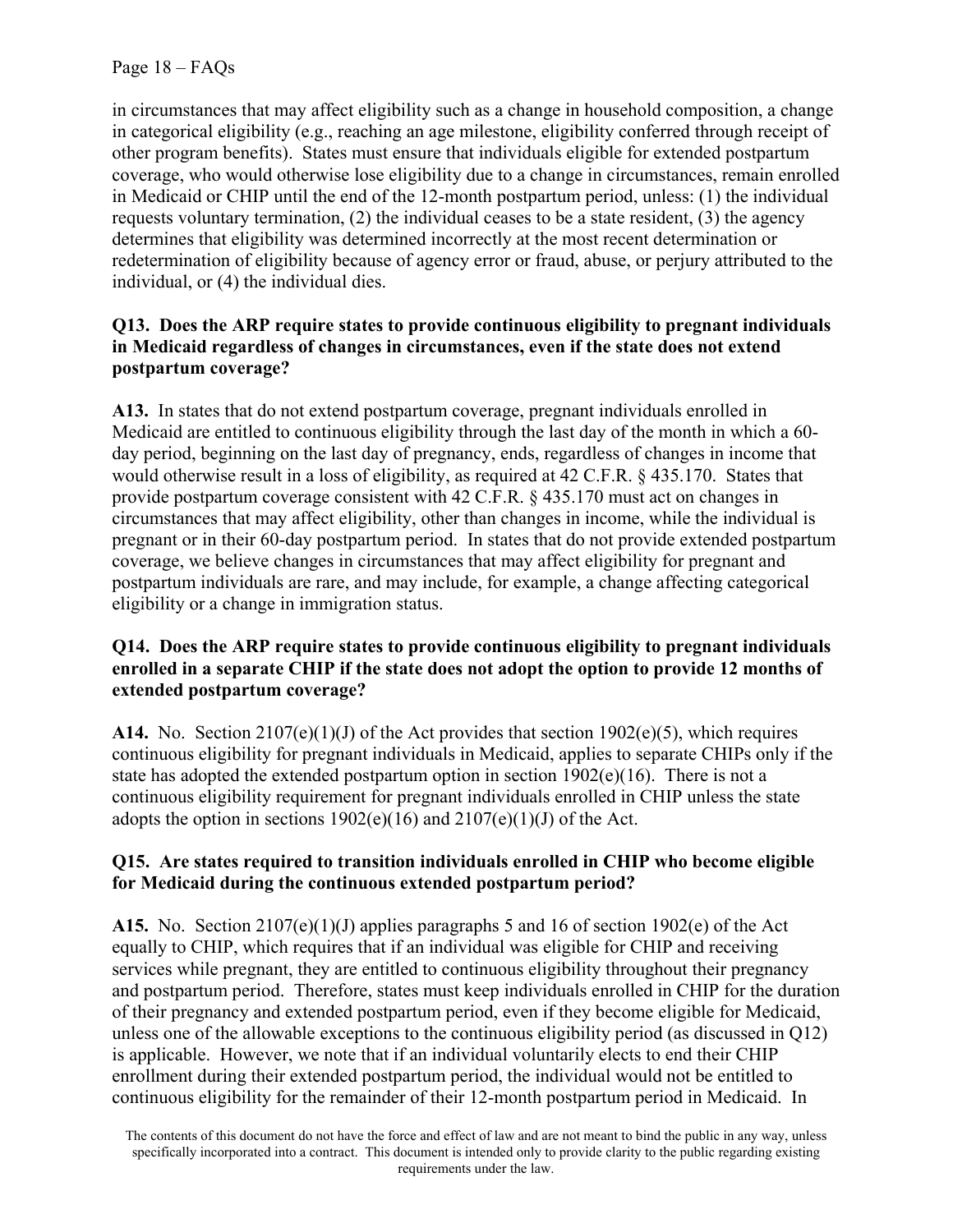# Page 19 – FAQs

order to enroll in Medicaid, the individual would need to establish eligibility on a basis other than their postpartum status.

## **Q16. In a separate CHIP, may states disenroll individuals for non-payment of premiums during their pregnancy or extended postpartum period?**

**A16.** No. Section 2107(e)(1)(J) of the Act applies the requirements of section 1902(e)(16) of the Act to CHIP, which requires that an individual who was eligible under the state plan while pregnant remain eligible until the last day of the  $12<sup>th</sup>$  month after the pregnancy ends, regardless of changes that may affect eligibility. Because the individual met all CHIP requirements during the pregnancy, they are entitled to continuous eligibility in CHIP for the entire duration of their pregnancy and extended postpartum period even if they do not pay premiums.

# **Renewals for Individuals Receiving Extended Postpartum Coverage**

# **Q17. When should states conduct renewals for pregnant and postpartum individuals?**

**A17.** Pregnant individuals enrolled in Medicaid and CHIP in a state that elects to provide 12 months postpartum coverage are entitled to continued coverage through the end of the 12-month extended postpartum period regardless of changes in circumstances, except in the case of a change in state residency, voluntary termination, an erroneous determination of eligibility, or death. For almost all pregnant individuals, the end of the postpartum period will occur after the individual's regular renewal date. States that adopt the 12-month extended postpartum option will not need to conduct a redetermination or renewal prior to the end of the extended postpartum period. The state will need to complete a full renewal, consistent with 42 C.F.R. § 435.916 and § 457.343, at the end of the extended postpartum period.

For example, Sydney applies for Medicaid in June 2022 and is enrolled in the eligibility group for pregnant individuals under 42 C.F.R. § 435.116 in a state that elects to provide 12-months postpartum coverage under section  $1902(e)(16)$  of the Social Security Act. Sydney's 12-month eligibility period for purposes of regular renewals, described at 42 C.F.R. § 435.916(a)(1), extends from June 1, 2022, to May 31, 2023. But because Sydney is eligible and enrolled in Medicaid while pregnant, she is entitled to continuous eligibility through the end of the month in which her 12-month postpartum period ends. Sydney's pregnancy ends December 15, 2022. Her 12-month postpartum period ends December 31, 2023, which is after the end of her regular 12-month eligibility period (May 31, 2023). Because Sydney is eligible for continuous eligibility through the end of the extended 12-month postpartum period, the agency does not need to complete a renewal by May 31, 2023, and may not act on changes in circumstances until she reaches the end of her postpartum period (December 31, 2023).

# **Q18. Are states required to move pregnant and postpartum individuals between Medicaid eligibility groups during a period of continuous eligibility? What if the individual is enrolled in the adult group under 42 C.F.R. § 435.119 and becomes pregnant?**

**A18.** No.A redetermination of eligibility is required to move individuals between eligibility groups, but because pregnant individuals are entitled to continuous eligibility, states electing to provide 12 months of extended postpartum coverage do not need to complete a renewal or act on

The contents of this document do not have the force and effect of law and are not meant to bind the public in any way, unless specifically incorporated into a contract. This document is intended only to provide clarity to the public regarding existing requirements under the law.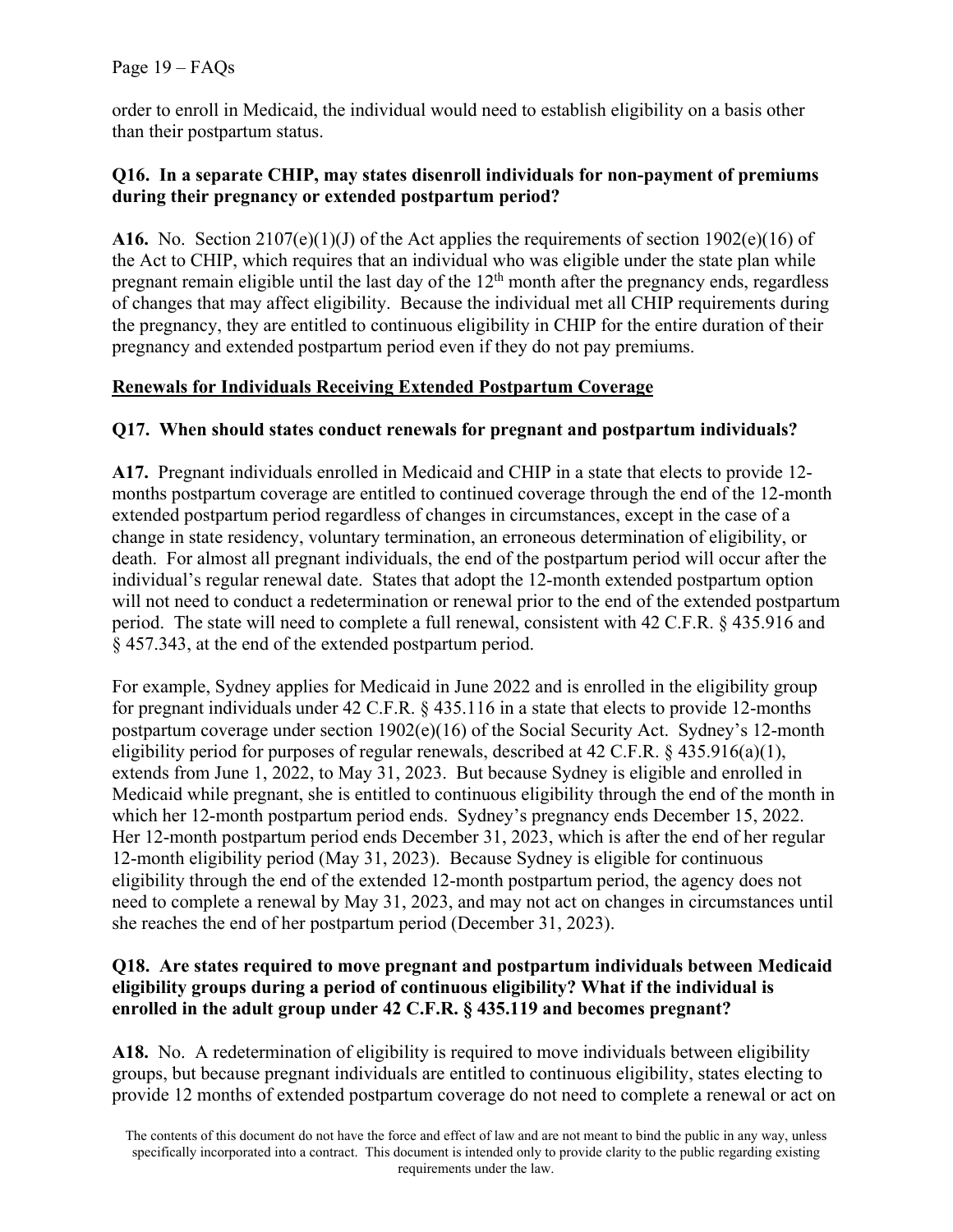changes in circumstances, with limited exceptions (see Q17), until the end of the individual's 12 month postpartum period. Therefore, Medicaid beneficiaries may remain in the eligibility group in which they are enrolled during pregnancy through the 12-month postpartum period, including individuals enrolled in the adult group under 42 C.F.R. § 435.119 who become pregnant after enrollment in the adult group and were not transitioned to another group during the course of their pregnancy.

## **Q19. May states complete periodic renewals of eligibility based on available information during a period of continuous eligibility?**

**A19.** Yes. A state may, but is not required to, conduct redeterminations and periodic renewals of eligibility based on available information without requesting information from the individual during a period of continuous eligibility, and if appropriate, move the individual to a new eligibility group as long as the transition to the new group would not result in a loss of or reduction in coverage (e.g., reduction in benefits, increase in premiums or cost sharing). However, states may not send a renewal form or request additional information from the individual in order to complete a renewal or redetermination based on a change in circumstances, unless the state has information indicating the individual is no longer a state resident or is deceased. A state may also not request additional information or terminate coverage for an individual whose eligibility is renewed based on available information during a period of continuous eligibility if the individual responds to the renewal notice to inform the state that the information used to determine eligibility is not correct.

## **Q20. May a state redetermine eligibility at the end of the 60-day postpartum period described at 1902(e)(5) of the Social Security Act for individuals eligible for extended postpartum coverage who are enrolled in a group for which pregnancy status is a factor of eligibility?**

**A20.** A state may, but is not required to, redetermine eligibility based on available information for individuals enrolled in an eligibility group where pregnancy status is a factor of eligibility who are eligible for extended postpartum coverage at the end of the month in which the  $60<sup>th</sup>$ postpartum day occurs. Individuals determined eligible at application for the group for pregnant individuals described at 42 C.F.R. § 435.116 must be provided a 12-month eligibility period in accordance with requirements for renewals for MAGI-based individuals at 42 C.F.R.  $§$  435.916(a)(1). For individuals enrolled in the group for pregnant individuals or a group where pregnancy status is a factor of eligibility, the end of the 60-day postpartum period represents a change in circumstances that impacts their eligibility for the group. At the end of the 60-day postpartum period, states typically must act on the end of the 60-day postpartum period as a change in circumstances, consistent with 42 C.F.R. § 435.916(d)(1), and transition the individual to another group for which the state is able to determine the individual is eligible. In states that have adopted the extended postpartum coverage under section 1902(e)(16) of the Act, the state must provide continuous coverage for 12 months postpartum under the group for pregnant individuals if the state is unable, at the end of the 60-day postpartum period, to determine that the beneficiary is eligible for another group conferring full Medicaid benefits without requesting any information from the beneficiary.

The contents of this document do not have the force and effect of law and are not meant to bind the public in any way, unless specifically incorporated into a contract. This document is intended only to provide clarity to the public regarding existing requirements under the law.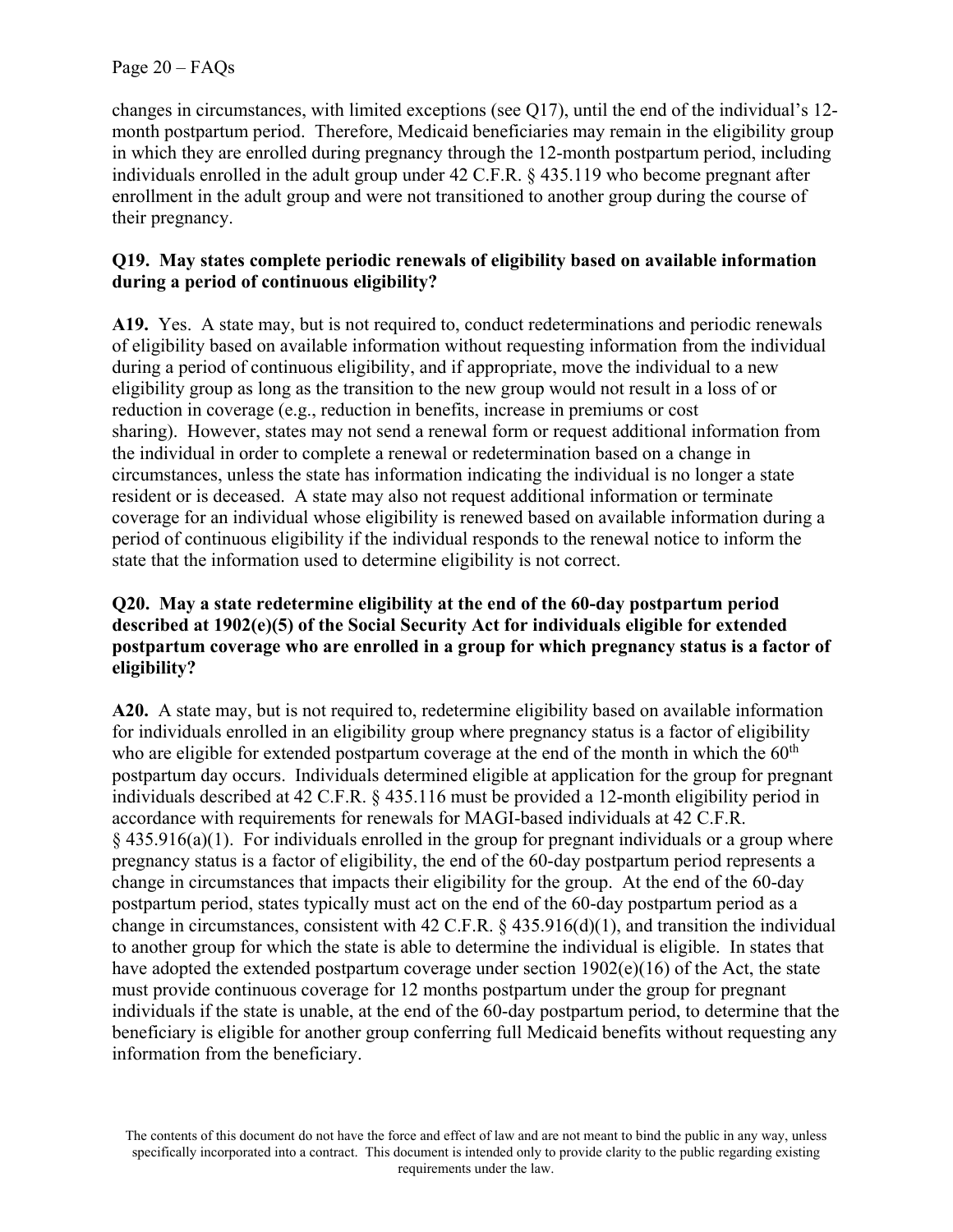Page 21 – FAQs

For example, Jane submitted an application on January 10, 2022, and was determined eligible for and enrolled in the group for pregnant individuals with verified income equal to 50 percent of the federal poverty level (FPL) in a state that has adopted the extended postpartum coverage option. Her effective date of coverage is January 1, 2022, and her 12-month eligibility period extends through December 31, 2020. Jane's pregnancy ends on August 16, 2022, her 60-day postpartum period ends October 31, 2022, and her 12-month postpartum period ends August 31, 2023. The state's income standard for parents and caretaker relatives is 65 percent FPL.

Because Jane is eligible for extended postpartum coverage, the state does not need to redetermine eligibility at the end of Jane's 60-day postpartum period or complete a renewal of eligibility until the end of her 12-month postpartum period (August 31, 2023), and she may remain enrolled in the group for pregnant individuals through the remainder of her extended postpartum period. However, if the state does not have any information indicating Jane's income has changed since application when she reaches the end of the 60-day postpartum period (October 31, 2022), it is permissible for the state to shift Jane's coverage to the eligibility group for parents and caretaker relatives effective November 1, 2022. The state will need to complete Jane's next regular renewal at the end of her extended postpartum period.

## **Federal Financial Participation**

# **Q21. What FMAP applies to individuals enrolled in the adult group who become pregnant?**

**A21.** States are not required to track the pregnancy status of beneficiaries enrolled in the adult group and are not required to move them to the eligibility group for pregnant individuals if the state becomes aware of their pregnancy. Beneficiaries who become pregnant must be given the option of moving to the pregnancy-related coverage category. States must inform beneficiaries of the differences in coverage between the adult group and pregnancy-related coverage (including any differences in benefits, premiums, and cost sharing), and if the state covers any additional benefits for pregnant individuals under 42 C.F.R. § 440.250(p) not provided to other individuals eligible under the state plan, such benefits also must be provided to pregnant individuals enrolled in the adult group in an alternative benefit package. If an individual enrolled in the adult group who becomes pregnant does not elect to switch groups and remains enrolled in the adult group, the individual's status for FMAP purposes (as newly eligible or not) is unchanged until such time the individual is determined eligible for another group, which would in no case be sooner than the end of the 12-month postpartum period.

#### **Q22. Is increased FMAP related to the adult group available to states for individuals covered in the extended postpartum coverage option who might otherwise qualify for the adult group?**

**A22.** Yes. Increased FMAP is available for beneficiaries receiving coverage during an extended 12-month postpartum period who would meet the requirements for coverage in the adult group described in 42 C.F.R. § 435.119 and the definition of "newly eligible" in 42 C.F.R.  $§433.204(a)(1).$